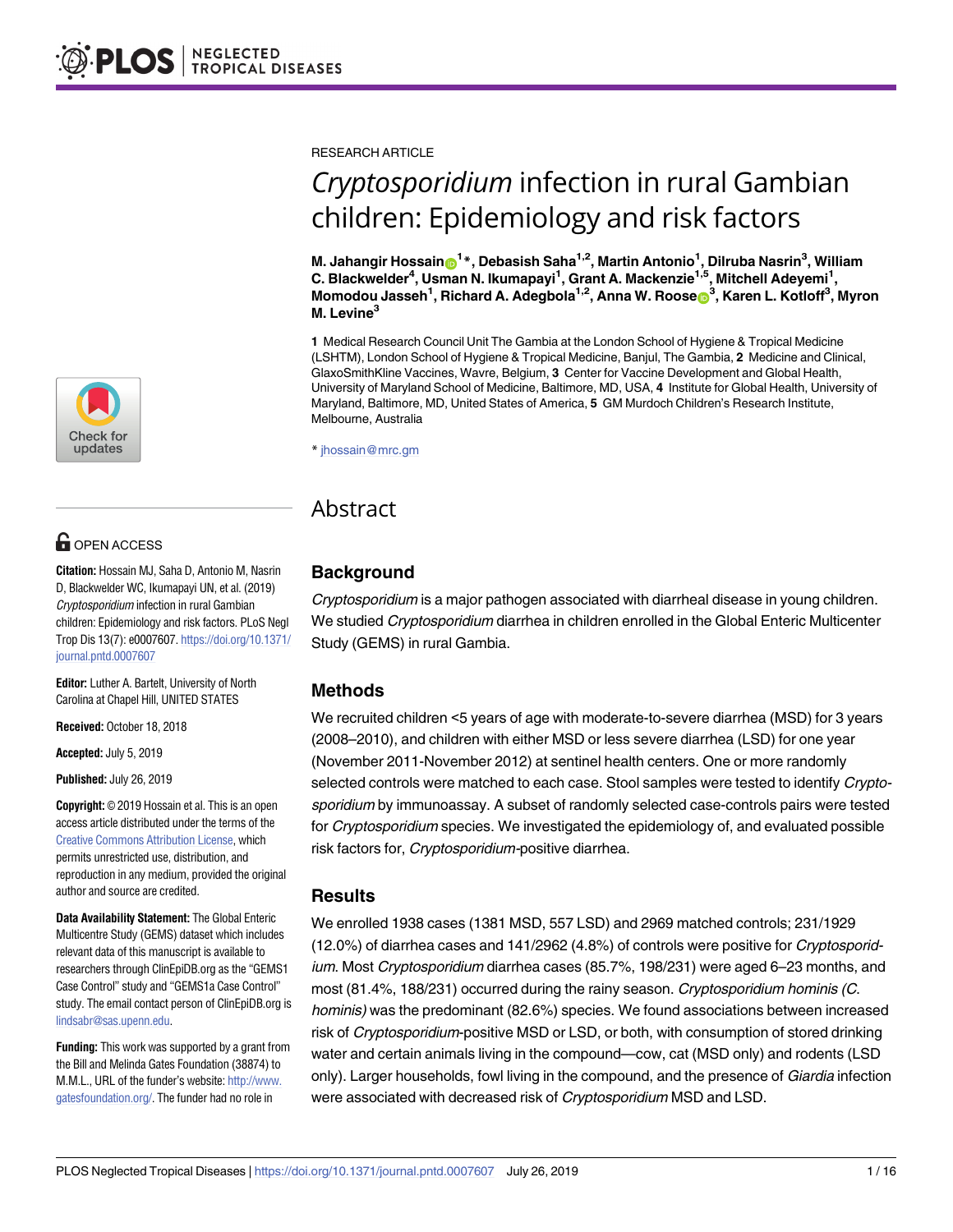<span id="page-1-0"></span>study design, data collection and analysis, decision to publish, or preparation of the manuscript.

**Competing interests:** DS is currently affiliated with a company. DS is a Director, Epidemiology and Health Economics at GlaxoSmithKline (GSK) Vaccines, Wavre, Belgium. RA is retired from GSK and RA was a Global Director, Scientific Affairs of GSK Vaccines, Wavre, Belgium. Both of them were with MRC Unit The Gambia at LSHTM during the study period. The current work of DS does not involve research on Cryptosporidium vaccine. The other authors have declared that no competing interests exist.

#### **Conclusion**

Cryptosporidium-positive diarrhea is prevalent in this setting, especially at 6–23 months of age. The preponderance of *Cryptosporidium* infection in the rainy season and increased risk of Cryptosporidium-positive diarrhea with consumption of stored drinking water suggest water-borne transmission. Further investigation is needed to clarify the role of animals and contamination of stored drinking water in Cryptosporidium transmission.

## Author summary

*Cryptosporidium*, a protozoan parasite, is one of the most common diarrheal pathogens in young children living in developing countries. We describe the prevalence and risk factors for *Cryptosporidium* diarrhea in under-five children in The Gambia using data from the Global Enteric Study (GEMS), conducted in seven developing countries in Asia and Africa (2008–2012). We enrolled 1938 diarrhea cases and 2969 matched controls. We found that 12.0% of diarrhea cases and 4.8% controls were positive for *Cryptosporidium*. Most (85.7%) *Cryptosporidium* diarrhea cases were aged 6–23 months, and most (81.4%) occurred during the rainy season. *Cryptosporidium hominis* was the predominant species (82.6%). We found that consumption of stored drinking water and animals (cow, cat, rodents) living in the compound are potential risk factors for *Cryptosporidium* diarrhea. Improved drinking water storage may reduce the burden of *Cryptosporidium* diarrhea in a resource poor hygienic and sanitation setting.

## **Introduction**

Diarrhea is the second leading cause of morbidity and mortality in children less than 5 years old, causing approximately 600,000 annual deaths, mostly in developing countries [[1](#page-12-0)]. *Cryptosporidium*, a protozoan parasite, is transmitted like other diarrheal pathogens by the fecal-oral route and is more prevalent in patients with HIV/AIDS, in whom it causes severe and prolonged gastrointestinal illness [\[2–5\]](#page-12-0). However, the recent Global Enteric Multicenter Study (GEMS) found that *Cryptosporidium* was the third most common pathogen contributing to moderate-to-severe diarrhea (MSD) in children aged less than 5 years, irrespective of HIV prevalence [\[6,](#page-12-0) [7](#page-12-0)]. A multisite birth cohort community-based study (MAL-ED) also detected a high burden of *Cryptosporidium* associated mild and severe infectious diarrhea among children aged 0–24 months [[8](#page-12-0), [9](#page-12-0)]. In addition to the substantial burden of gastroenteritis, *Cryptosporidium* with or without concomitant diarrhea has been associated with growth faltering and weight loss  $[10-13]$  $[10-13]$  $[10-13]$ , and with lowered physical fitness, decreased cognitive function  $[14]$  $[14]$  $[14]$  and increased mortality [[2](#page-12-0), [6,](#page-12-0) [7\]](#page-12-0). *Cryptosporidium* is associated with an estimated 48,000 global deaths per year in children aged less than five years [[12](#page-12-0)].

In sub-Saharan Africa, the prevalence of, and risk factors for *Cryptosporidium* infection have been studied mostly through cross-sectional surveys over limited time periods with relatively few *Cryptosporidium*-positive cases [[15](#page-13-0)–[18](#page-13-0)]. The MAL-ED study documented risk factors of *Cryptosporidium* only in diarrhea cases of any severity and the effect of co-infection with other enteric pathogens were not assessed [\[19\]](#page-13-0). In contrast with the global burden and severity of diarrheal disease with *Cryptosporidium*, information on transmission in developing countries is limited [\[20,](#page-13-0) [21\]](#page-13-0). GEMS was a comprehensive study conducted for several years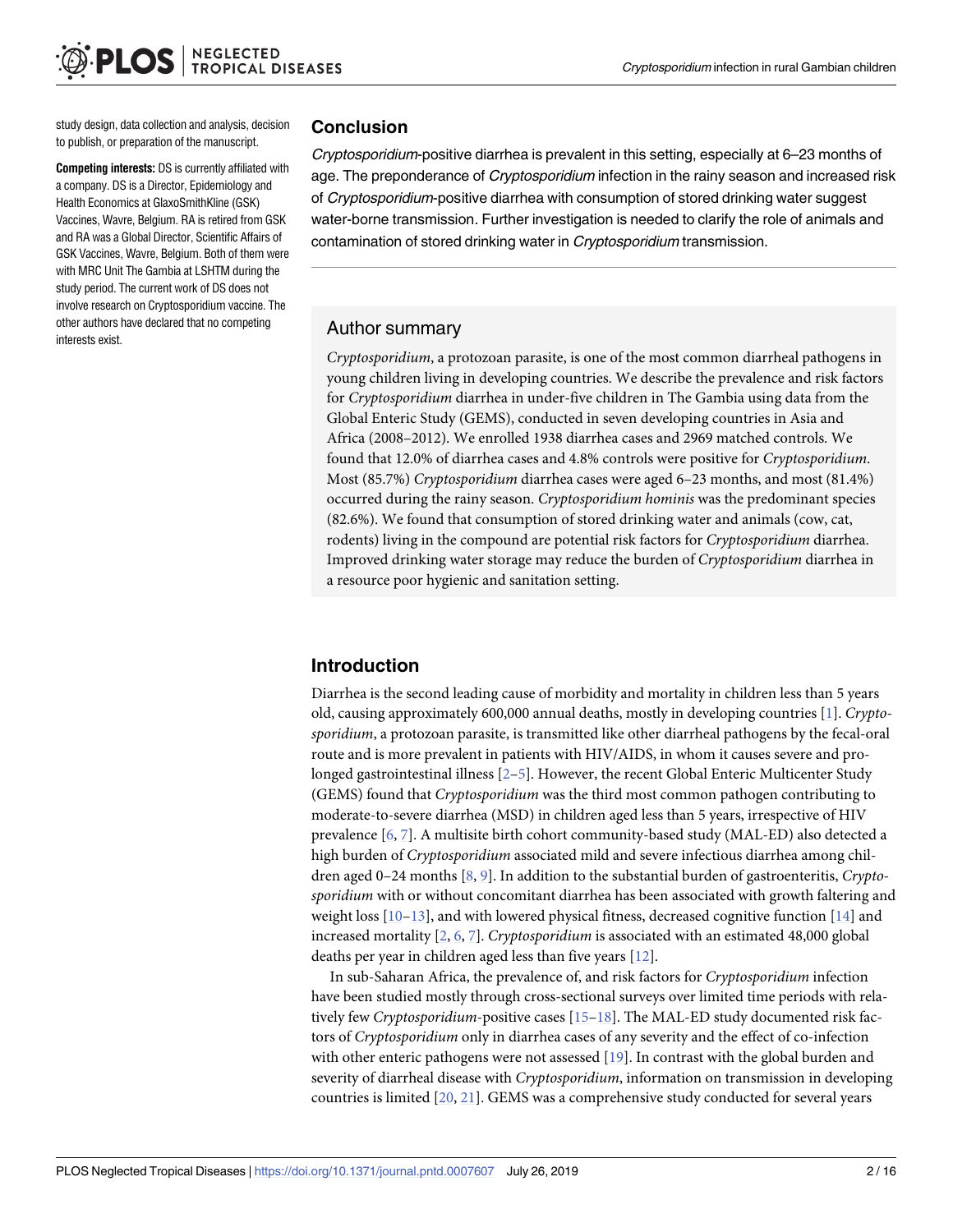<span id="page-2-0"></span>and using standardised diagnostic methods to determine the disease burden, epidemiology and risk factors for a wide variety of pathogens that may cause diarrhea (23–26). The GEMS study detected that *Cryptosporidium* was among the leading etiologies of MSD in eastern Gam-bia, accounting for 12% and 8% of MSD in 0–11 months and 12–23 months, respectively [\[6](#page-12-0)]. In this paper we report secondary analyses of GEMS data in The Gambia in order to characterize the epidemiology of *Cryptosporidium* infection in diarrhea cases and their controls and to identify risk factors for *Cryptosporidium*-associated diarrhea.

## **Methods**

#### **Ethics statement**

The study was approved by The Gambia Government/MRC joint Ethics Committee (SCC # 1054) and IRB of University of Maryland, Baltimore (HM-HP-00040030). Written informed consent was obtained from parents or guardians of study participants.

## **Study population and study subjects**

**Study area.** The Gambia GEMS site was located in Basse, a rural area of 1,111 km<sup>2</sup> in the Upper River Region (URR) of eastern Gambia with a population included in Basse Health and Demographic Surveillance System (BHDSS). The population was enumerated at household visits every four months with records of births, deaths, vaccination, marriage, and migration in and out of the surveillance area. HIV prevalence is low (*<*2%) in this setting [\[22\]](#page-13-0), but malaria is endemic. Houses usually have walls and floors of mud or clay bricks. Roofs are usually thatched of long grass or made of corrugated tin. The average number of household members is about 25, and many families live together in the same courtyard. Most of the households (97%) have a traditional pit latrine. The households usually have domestic animals, including chickens, goats, cattle, donkeys, and horses. Most of the inhabitants (75%) are subsistence farmers producing maize and groundnuts; and a much smaller proportion are involved in small-trade business. The mean per capita income in The Gambia is US\$ 440 per annum [\[23\]](#page-13-0). There are two distinct seasons, the dry season from November to April, and the wet and rainy season from May to October.

**Cases.** The case definition, selection and enrollment criteria have been described elsewhere [[6,](#page-12-0) [24\]](#page-13-0). In summary, children aged 0–59 months with diarrhea who resided in the BHDSS area and sought care at any of six sentinel health centres were eligible for screening. Diarrhea was defined as passage of 3 or more loose or watery stools (as perceived by the mother or caretaker) in a 24-hour period [\[25\]](#page-13-0). Enrollment was confined to children with an acute diarrheal episode, defined by onset of illness within the last 7 days and no diarrhea for at least 7 days before the onset of the current episode. For the initial 3 years (December 2007-December 2010), only children with MSD were enrolled. MSD was defined as diarrhea with the presence of at least one of the following criteria: sunken eyes, reduced skin turgor, visible or reported blood in the stool, administration or prescription of intravenous fluid, or recommendation of hospitalization. In the final year (November 2011-November 2012), children with either MSD or less severe diarrhea (LSD) were eligible for enrollment. LSD was defined as diarrhea that did not meet any of the criteria for MSD. Eligible children were enrolled after obtaining consent and adequate stool (at least 3 gm).

**Controls.** For each case, one or more randomly selected controls were enrolled. Controls were residents of the BHDSS population, had no diarrhea in the last seven days, and were matched by age ( $\pm$  2 months for cases aged 0–11 and  $\pm$  4 months for cases aged 12–59 months), sex and community. Controls were enrolled within 2 weeks of the corresponding case's enrollment.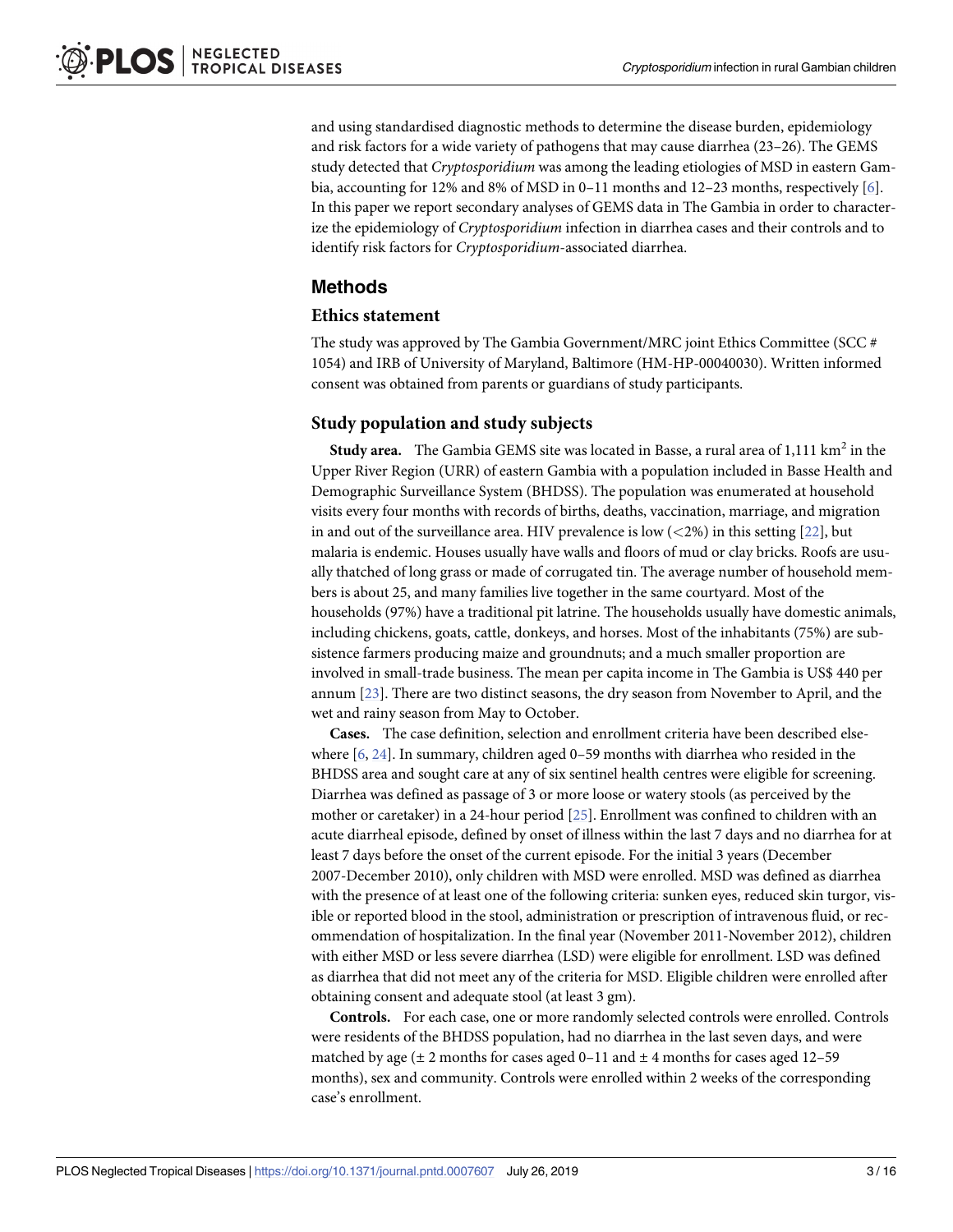<span id="page-3-0"></span>



<https://doi.org/10.1371/journal.pntd.0007607.g001>

**Stool sample collection and laboratory testing.** Both cases and controls provided a stool sample at the time of enrollment. GEMS used a standardized protocol for stool collection, transport and processing [[24](#page-13-0), [26](#page-13-0)]. Samples were tested for a wide range of pathogens, including *Cryptosporidium* [\[24,](#page-13-0) [26\]](#page-13-0). A commercial immunoassay (Tech Lab, Inc, Blacksburg, VA, USA) was used for *Cryptosporidium* testing. Samples from a randomly selected subset of casecontrol pairs, as well as 10 subjects who died, were tested to by TaqMan Array Card (TAC) based real-time polymerase chain reaction (PCR) [\[27\]](#page-13-0).

*Cryptosporidium* **diarrhea cases.** MSD or LSD cases positive for *Cryptosporidium* by EIA were designated as *Cryptosporidium* diarrheal cases. *Cryptosporidium* diarrheal cases and their matched controls were used to investigate risk factors for *Cryptosporidium*-associated diarrhea (Fig 1).

**Data collection.** Data collection in GEMS has been described elsewhere [[6](#page-12-0), [24](#page-13-0)]. In brief, we collected information on socio-demographic, drinking water sources, sanitation and hygienic facilities and the presence of animals in the compound from parents or caretakers during enrollment of cases at Sentinel Health Centres (SHCs) and controls at home. Anthropometric measurements including weight and height or recumbent length were taken using standardized procedures [[24](#page-13-0)].

#### **Data management and analysis**

Analysis was done using SAS version 9.4 (SAS Institute, Cary, NC, USA), Stata SE 12.0 (Stata-Corp. 2011, College Station, Texas, USA), R 3.5.1 [\[28\]](#page-13-0) and Microsoft Excel. Results with p *<* 0.05 were generally considered statistically significant; we used p *<* 0.10 in evaluating differences between associations with Cryptosporidium-positive MSD and LSD in multivariable modeling (i.e., in evaluating interaction terms).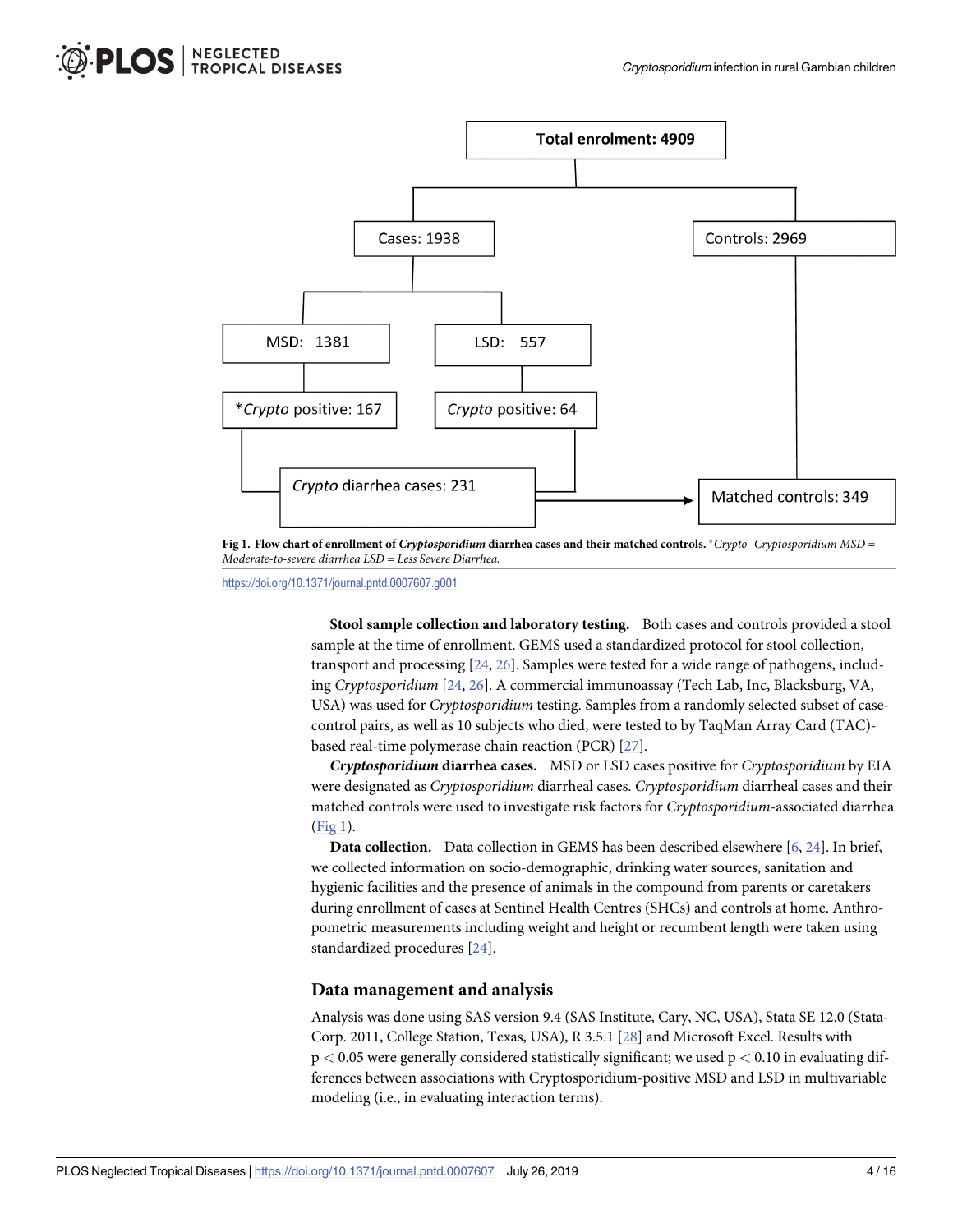<span id="page-4-0"></span>Proportions were measured for categorical data. Differences in proportions were assessed by chi-square test. Continuous data were described by means (SD) or medians (range). Data on building materials and household possessions (e.g., electricity, television, radio, phone, bicycle, car, boat, refrigerator and finished floor and number of sleeping rooms in the dwellings) were used to construct a wealth index [[24](#page-13-0), [29](#page-13-0)] as a measure of socio-economic status.

Length or height was determined as the median of three repeated measurements. A height-forage Z-score (HAZ) was calculated according to WHO guidelines (31), with HAZ *<* -2 used to define low height-for-age or stunting. Extreme HAZ values of (*<*-6 or *>*+6) were excluded from analysis.

The attributable fraction in the exposed (AFE) was calculated for the age range (0–23 months) for which *Cryptosporidium* was a significant pathogen for the entire GEMS study. From the population attributable fractions and total estimated cases with *Cryptosporidium* identified at the Gambia site [\[6,](#page-12-0) [30](#page-14-0)], the number of cases attributable to *Cryptosporidium* was estimated for the age groups 0–11 months and 12–23 months, separately for MSD and LSD. AFE is the ratio of the number of cases attributable to *Cryptosporidium* to the total cases positive for *Cryptosporidium*.

Associations of *Cryptosporidium* with diarrhea overall and within strata of age, sex, season, and type of diarrhea (MSD or LSD) were evaluated using conditional logistic regression.

Analysis of associations with *Cryptosporidium*-positive diarrhea was restricted to *Cryptosporidium*-positive cases and their matched controls. First we fit univariate conditional logistic regression models for any *Cryptosporidium*-positive diarrhea with single factors as covariates. Starting with variables associated with *Cryptosporidium*-positive diarrhea with a  $p \le 0.2$  threshold, we fit multivariable conditional logistic regression models using a backward elimination stepwise process to identify a set of factors, each associated with p *<* 0.05. We then developed separate models for MSD and LSD by including the interaction of each factor with an indicator variable for MSD or LSD. We could not include a "main effect" for MSD/LSD because cases and controls were matched on MSD/LSD. We evaluated associations with socio-demographic variables, breastfeeding status, water source and hygiene variables, animals living in the compound, HAZ score, and presence of other potential pathogens (rotavirus, *Shigella*, norovirus, adenovirus 40/41, ETEC-ST, *Giardia*, *Entamoeba histolytica*, and *Ascaris lumbricoides*).

#### **Results**

#### **Descriptive Epidemiology of** *Cryptosporidium* **infection in cases and controls**

We enrolled 1938 cases (1381 MSD and 557 LSD) and 2969 matched controls ([Fig](#page-3-0) 1). Of the study participants tested for *Cryptosporidium*, 231 of 1929 cases (12.0%) and 141 of 2962 controls (4.8%) were positive (p = *<*0.001); data for *Cryptosporidium* were missing for 9 cases and 7 controls.

[Table](#page-5-0) 1 shows the prevalence of *Cryptosporidium* in cases and controls within categories of age, sex, season, and type of diarrhea (MSD or LSD). Prevalence was higher in cases than in controls for both MSD (12.2% vs. 4.8%, p*<*0.001) and LSD (11.5% vs. 4.6%, p*<*0.001). *Cryptosporidium* prevalence was similar in children with MSD (167/1381, 12.1%) and LSD (64/557, 11.5%) ( $p = 0.71$  by z-test for proportions).

## **Proportion of** *Cryptosporidium***-positive cases attributable to** *Cryptosporidium*

AFE was estimated as 76% and 70% for MSD at ages 0–11 months and 12–23 months, respectively. The corresponding estimates for LSD were 65% and 64%. For the age range 0–23 months, AFE was 73% for MSD and 65% for LSD.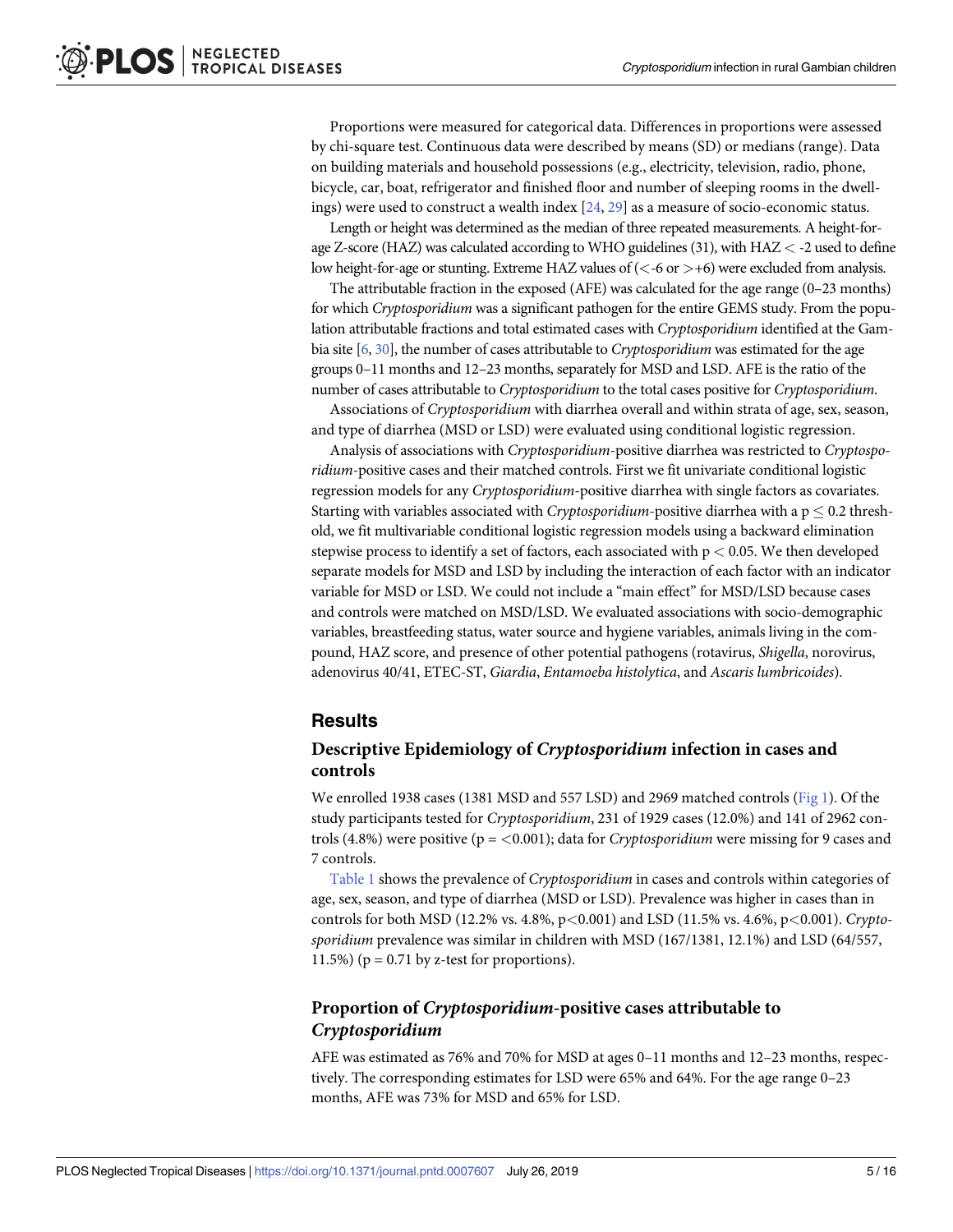|                     | Diarrhea cases ( $N = 1929$ )                            | Matched controls $(N = 2962)$                            |                                  |         |  |
|---------------------|----------------------------------------------------------|----------------------------------------------------------|----------------------------------|---------|--|
|                     | Cryptosporidium positive/Total <sup>a</sup><br>$n/N$ (%) | Cryptosporidium positive/Total <sup>a</sup><br>$n/N$ (%) | Odds ratio $(95\% \text{ CI})^b$ | $p^b$   |  |
| Age $(months)^c$    |                                                          |                                                          |                                  |         |  |
| $0 - 5$             | 14/160(8.8)                                              | 9/209(4.3)                                               | $2.0(0.8-4.8)$                   | 0.120   |  |
| $6 - 11$            | 99/580 (17.1)                                            | 54/833 (6.5)                                             | $3.7(2.4-5.6)$                   | < 0.001 |  |
| $12 - 17$           | 56/452 (12.4)                                            | 35/636 (5.5)                                             | $2.5(1.6-4.2)$                   | < 0.001 |  |
| $18 - 23$           | 43/359(12.0)                                             | 23/531(4.3)                                              | $3.0(1.7-5.2)$                   | < 0.001 |  |
| $24 - 59$           | 19/378(5.0)                                              | 20/753(2.7)                                              | $2.0(1.0-3.8)$                   | 0.051   |  |
| $Sex^c$             |                                                          |                                                          |                                  |         |  |
| Male                | 131/1043 (12.6)                                          | 63/1588(4.0)                                             | $3.9(2.7-5.6)$                   | < 0.001 |  |
| Female              | 100/886 (11.3)                                           | 78/1374 (5.7)                                            | $2.1(1.5-2.9)$                   | < 0.001 |  |
| Season <sup>c</sup> |                                                          |                                                          |                                  |         |  |
| Dry (Nov-April)     | 43/920 (4.7)                                             | 30/1467(2.0)                                             | $2.7(1.6-4.3)$                   | < 0.001 |  |
| Wet (May-Oct)       | 188/1009 (18.6)                                          | 111/1495(7.4)                                            | $2.9(2.2-3.9)$                   | < 0.001 |  |
| Type of diarrhea    |                                                          |                                                          |                                  |         |  |
| MSD                 | 167/1372 (12.2)                                          | 105/2180(4.8)                                            | $2.9(2.2-3.9)$                   | < 0.001 |  |
| LSD                 | 64/557 (11.5)                                            | 36/782(4.6)                                              | $2.7(1.7-4.2)$                   | < 0.001 |  |

#### <span id="page-5-0"></span>[Table](#page-4-0) 1. Prevalence of Cryptosporidium in diarrhea cases and their matched controls by age, sex, season of enrollment and type of diarrhea.

<sup>a</sup> Total shown is the number with a non-missing result for presence of *Cryptosporidium*; the result was missing for 9 cases and 7 controls.

<sup>b</sup> From conditional logistic regression using the Firth penalized likelihood.

<sup>c</sup> Controls are classified in the same age group, sex and season as the corresponding case. The selection criteria for controls resulted in some controls who were 6 months of age when the case was 5 months of age, and vice versa. Similar differences between case and control age occurred for ages 17 months and 18 months. Season was also different for cases and controls in some cases.

<https://doi.org/10.1371/journal.pntd.0007607.t001>

#### **Prevalence of** *Cryptosporidium* **infection by age and sex**

*Cryptosporidium* prevalence was higher in cases than in controls within all age groups and for both males and females (Table 1). Prevalence in cases was much higher in children aged 6–23 months than in younger infants or children aged 24–59 months, and similar between males and females. Odds ratios for *Cryptosporidium* prevalence in cases versus controls were also highest at ages 6–23 months. Prevalence in cases was similar for males and females.

#### **Prevalence of** *Cryptosporidium* **by season**

*Cryptosporidium* prevalence was higher in cases than in controls in both the dry and wet seasons (Table 1). Furthermore, relative to dry season, *Cryptosporidium* is much more prevalent in both cases and controls during the wet and rainy season (May-October). The overall prevalence of *Cryptosporidium* in both cases and controls usually started to rise in May, with a peak between July and October ([Fig](#page-6-0) 2). *Cryptosporidium* diarrhea cases peaked in September (28.3% of all cases) and October (28.2% of cases); prevalence was low between January and April (range, 0.64%-2.8%).

#### **Prevalence of** *Cryptosporidium* **species**

*Cryptosporidium* results from the TaqMan assay were available for 1506 stool samples (759 cases and 747 controls); 280 (18.6%) of these were positive for *Cryptosporidium* by TaqMan PCR, 121 (8.0%) were positive by EIA, and 104 (6.9%) were positive by both assays. The Taq-Man assay was used to identify samples positive for *C*. *hominius* or *C*. *parvum*. Of the 280 positives by Taqman, 119 (42.5%) were positive for *C*. *hominis*, and 20 (7.1%) were positive for *C*.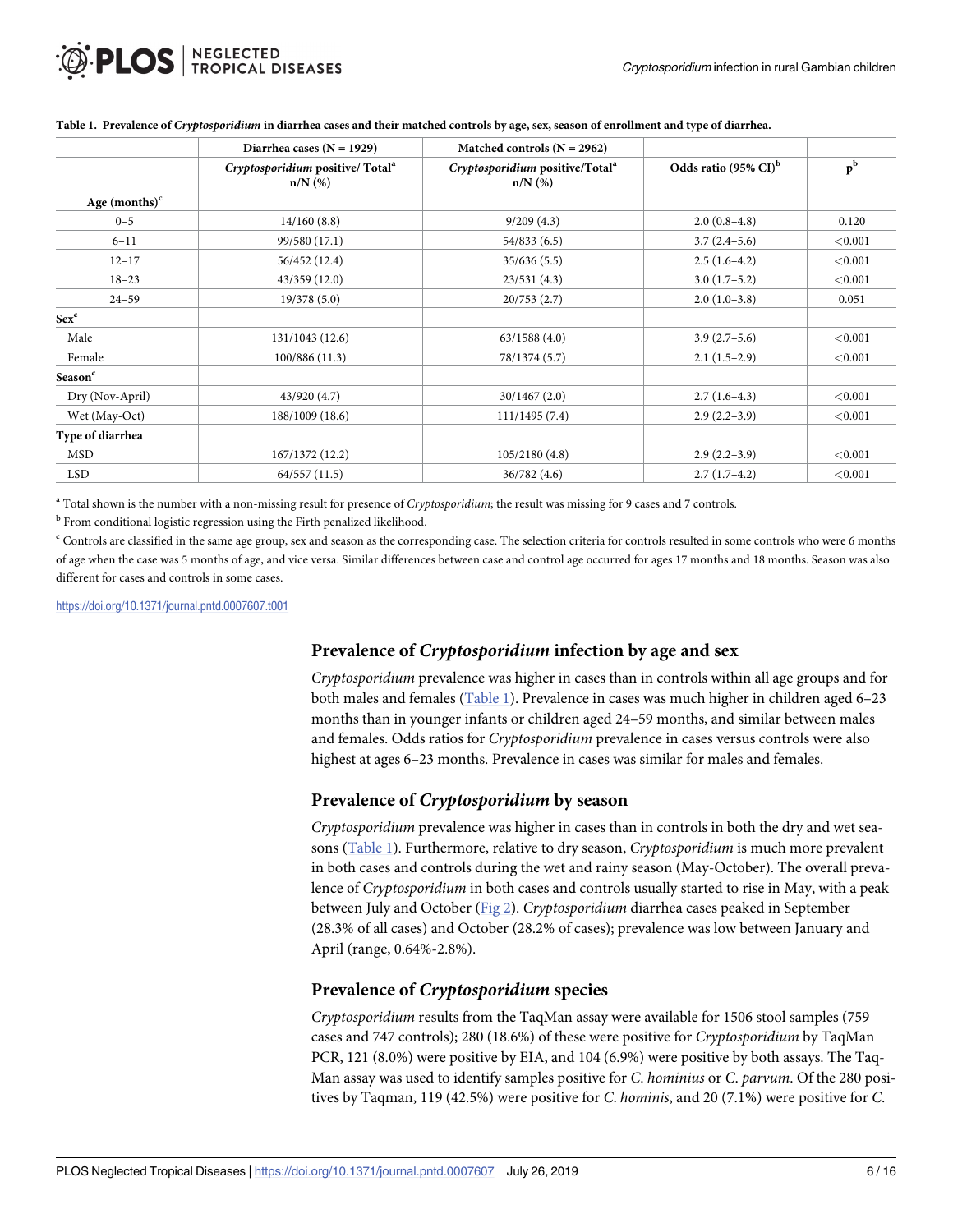<span id="page-6-0"></span>

<https://doi.org/10.1371/journal.pntd.0007607.g002>

*parvum* and 5 (1.8%) were positive for both. Among 144 samples with both species identified, only *C*. *hominis* was in 119 (82.6%), only *C*. p*arvum* in 20 (13.9%), and both *C*. *hominis* and *C*. p*arvum* was in 5 (3.5%). *C*. *hominis* was more frequently positive in cases than in controls (78/ 753, 10.4% vs. 46/741, 6.2%; p = 0.004). The frequencies of *C*. *parvum* were similar in cases and controls (12/746, 1.6% vs. 13/739, 1.8%; p = 0.82).

#### **Risk factors for** *Cryptosporidium***-positive diarrhea**

Analysis of risk factors included 231 *Cryptosporidium*-positive diarrhea cases and 349 matched controls; 36 (10.3%) of the controls were positive for *Cryptosporidium* infection [\(Table](#page-7-0) 2). One hundred sixty-seven (72.3%) of the cases had MSD and 64 (27.7%) had LSD. Since controls were matched to cases by age and sex, no analysis of these variables was done. Results of univariable conditional regression analyses are summarized in [Table](#page-7-0) 2 for socioeconomic characteristics, animals living in the compound, water source and hygiene, breast feeding status, nutritional status, and the presence of other putative pathogens.

In [Table](#page-7-0) 2, the median numbers of household members for *Cryptosporidium*-positive diarrhea cases and their matched controls were 25 (range, 3–112) and 34 (range, 3–118), respectively. The mean number of household members and the proportion households with more than 20 members were significantly higher in controls than in cases.

Children with *Cryptosporidium*-positive diarrhea were significantly more likely than their matched controls to live in a compound with a cat, cow or rodents. Fowl (chicken, duck or other birds) living in the compound was more common in controls than cases.

*Cryptosporidium*-positive diarrhea was significantly associated with drinking stored water at home in the last two weeks and drinking water usually filtered through a cloth. The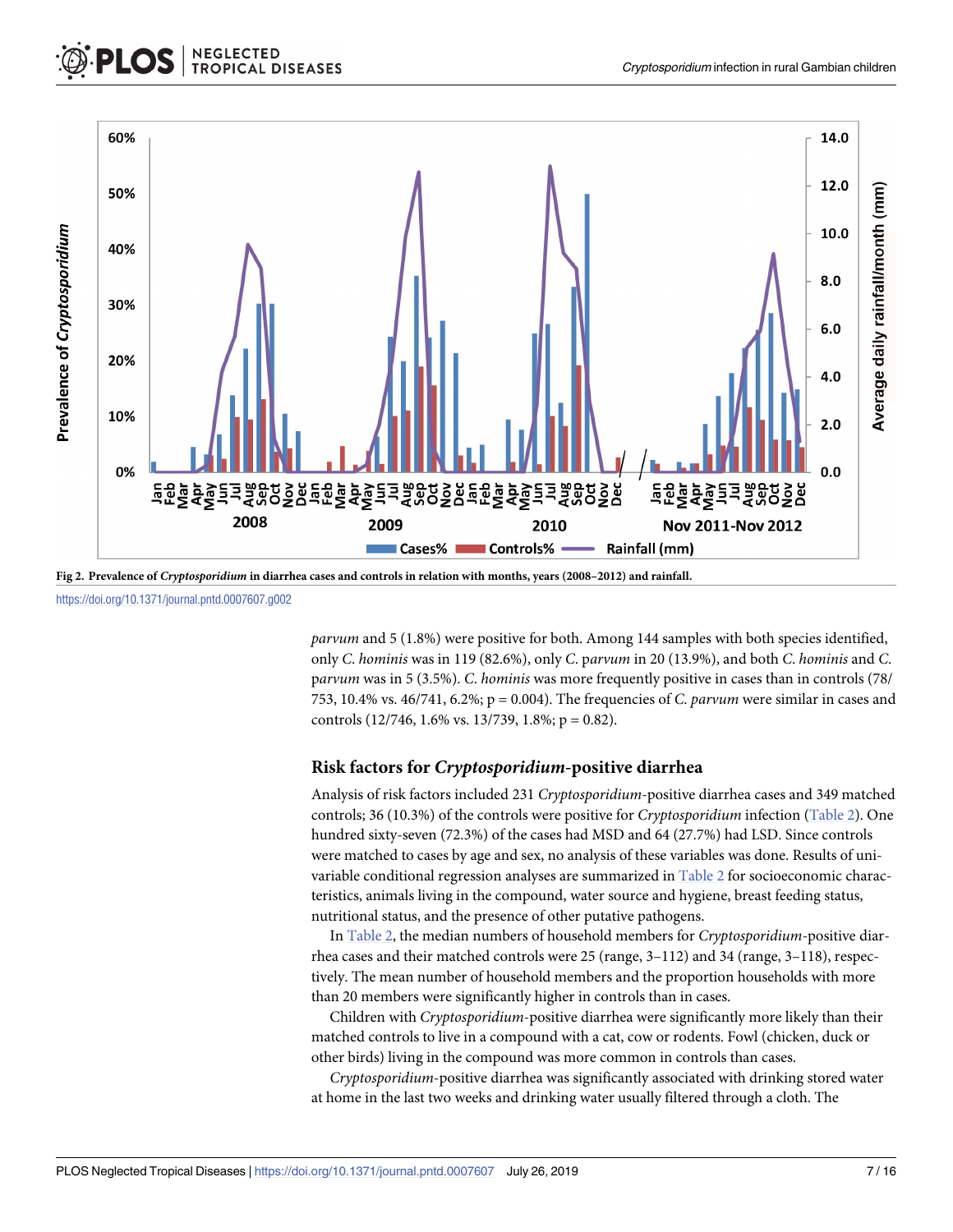| ,,<br><b>Exposure</b>                                                                       | Cryptosporidium cases<br>$(N = 231)$<br>$n$ (%) | Matched controls<br>$(N = 349)$<br>$n$ (%) | Odds<br>Ratio            | 95% CI                   | P <sup>a</sup> |
|---------------------------------------------------------------------------------------------|-------------------------------------------------|--------------------------------------------|--------------------------|--------------------------|----------------|
| Demographic characteristics                                                                 |                                                 |                                            |                          |                          |                |
| Sex: Female <sup>b</sup>                                                                    | 100(43.3)                                       | 153 (43.8)                                 | $\frac{1}{2}$            | $\overline{\phantom{a}}$ |                |
| Age stratum (months) <sup>b</sup>                                                           |                                                 |                                            |                          |                          |                |
| $0 - 11$                                                                                    | 113 (48.9)                                      | 167(47.9)                                  | $\overline{\phantom{a}}$ | $\overline{\phantom{a}}$ |                |
| $12 - 23$                                                                                   | 99 (42.9)                                       | 147(42.1)                                  | $\overline{\phantom{a}}$ | $\overline{\phantom{a}}$ |                |
| $24 - 59$                                                                                   | 19(8.2)                                         | 35(10.0)                                   | $\overline{\phantom{a}}$ | $\overline{\phantom{a}}$ |                |
| Socioeconomic characteristics                                                               |                                                 |                                            |                          |                          |                |
| Primary caretaker                                                                           |                                                 |                                            |                          |                          |                |
| Mother                                                                                      | 227 (98.3)                                      | 347 (99.4)                                 | 0.36                     | $0.06 - 2.0$             | 0.24           |
| Completed primary schooling                                                                 | 17/229(7.4)                                     | 22/347 (6.3)                               | 1.1                      | $0.51 - 2.2$             | 0.89           |
| Respondent: Mother                                                                          | 227 (98.3)                                      | 348 (99.7)                                 | 0.22                     | $0.03 - 1.7$             | 0.15           |
| Mother lives in household                                                                   | 229 (99.1)                                      | 347 (99.4)                                 | 0.84                     | $0.12 - 6.1$             | 0.87           |
| Father lives in household                                                                   | 172 (74.5)                                      | 257 (73.6)                                 | 1.0                      | $0.68 - 1.6$             | 0.87           |
| Housing: non-finished floor                                                                 | 27(11.7)                                        | 40(11.5)                                   | 0.9                      | $0.58 - 1.9$             | 0.90           |
| Mean wealth index <sup>c</sup> (SD)                                                         | 0.02(0.99)                                      | 0.05(0.94)                                 | 1.0                      | $0.80 - 1.3$             | 0.99           |
| Number of household members in last 6 months (in units of 5)                                |                                                 |                                            |                          |                          |                |
| Mean (SD)<br>Median (min, max)                                                              | 6.0(3.9)<br>5.0(0.6, 22.4)                      | 7.7(4.8)<br>6.8(0.6, 23.6)                 | 0.88                     | $0.84 -$<br>0.93         | < 0.001        |
| $>$ 20 people                                                                               | 142(61.5)                                       | 257 (73.6)                                 | 0.52                     | $0.35 -$<br>0.77         | 0.001          |
| Animals living in the compound                                                              |                                                 |                                            |                          |                          |                |
| Goat                                                                                        | 175 (75.8)                                      | 280 (80.2)                                 | 0.77                     | $0.50 - 1.2$             | 0.24           |
| Sheep                                                                                       | 172 (74.5)                                      | 271 (77.7)                                 | 0.82                     | $0.55 - 1.2$             | 0.35           |
| Dog                                                                                         | 60(26.0)                                        | 76 (21.8)                                  | 1.4                      | $0.85 - 2.2$             | 0.19           |
| Cat                                                                                         | 70 (30.3)                                       | 52 (14.9)                                  | 2.4                      | $1.5 - 3.6$              | < 0.001        |
| Cow                                                                                         | 86 (37.2)                                       | 73 (20.9)                                  | 2.9                      | $1.8 - 4.6$              | < 0.001        |
| Horse or Donkey                                                                             | 151 (65.4)                                      | 22 6 (64.8)                                | 0.91                     | $0.60 - 1.4$             | 0.64           |
| Rodents                                                                                     | 180 (77.9)                                      | 244 (69.9)                                 | 1.8                      | $1.2 - 2.7$              | 0.008          |
| Fowl (Chicken, duck or other birds)                                                         | 193 (83.5)                                      | 311 (89.1)                                 | 0.54                     | $0.31 -$<br>0.92         | 0.023          |
| Water source and hygiene                                                                    |                                                 |                                            |                          |                          |                |
| Improved drinking water <sup>d</sup> used in last two weeks                                 | 127(55.0)                                       | 194 (55.6)                                 | 0.98                     | $0.66 - 1.5$             | 0.91           |
| Child drank stored water at home in last two weeks                                          | 205 (88.7)                                      | 254 (72.9)                                 | 5.5                      | $2.7 - 10.9$             | < 0.001        |
| Usually treat (filter) drinking water through $\mathrm{cloth}^\mathrm{e}$                   | 67 (29.0)                                       | 77(22.1)                                   | 1.6                      | $1.0 - 2.7$              | 0.043          |
| Usually dispose of child's feces in yard, bush, open spaces                                 | 13(5.6)                                         | 10(2.9)                                    | 2.2                      | $0.87 - 5.6$             | 0.087          |
| The Household most commonly uses an improved toilet compared to a<br>traditional pit toilet | 7(3.0)                                          | 4(1.2)                                     | 2.6                      | $0.75 - 9.2$             | 0.13           |
| Current breast feeding status by age strata                                                 |                                                 |                                            |                          |                          |                |
| Partial or exclusive breast feeding                                                         | 180 (77.9)                                      | 270 (77.4)                                 | 0.87                     | $0.46 - 1.6$             | 0.67           |
| $0-11$ months                                                                               | 112/113 (99.1)                                  | 165/167 (98.8)                             | 1.1                      | $0.10 -$<br>11.4         | 0.96           |
| $12-23$ months                                                                              | 66/99 (66.7)                                    | 104/147 (70.7)                             | 0.75                     | $0.38 - 1.5$             | 0.42           |
| 24-59 months                                                                                | 2/19(10.5)                                      | 1/349(2.9)                                 | 2.7                      | 0.25<br>28.9             | 0.41           |
| Nutritional status                                                                          |                                                 |                                            |                          |                          |                |
| Stunted (height for age Z-score < -2)                                                       | 60(26.0)                                        | 89/348 (25.6)                              | 1.1                      | $0.71 - 1.6$             | 0.77           |
| Presence of other pathogens <sup>f</sup>                                                    |                                                 |                                            |                          |                          |                |

#### <span id="page-7-0"></span>**[Table](#page-6-0) 2. Association of risk factors with** *Cryptosporidium* **diarrhea: univariable conditional logistic regression analysis.**

(*Continued*)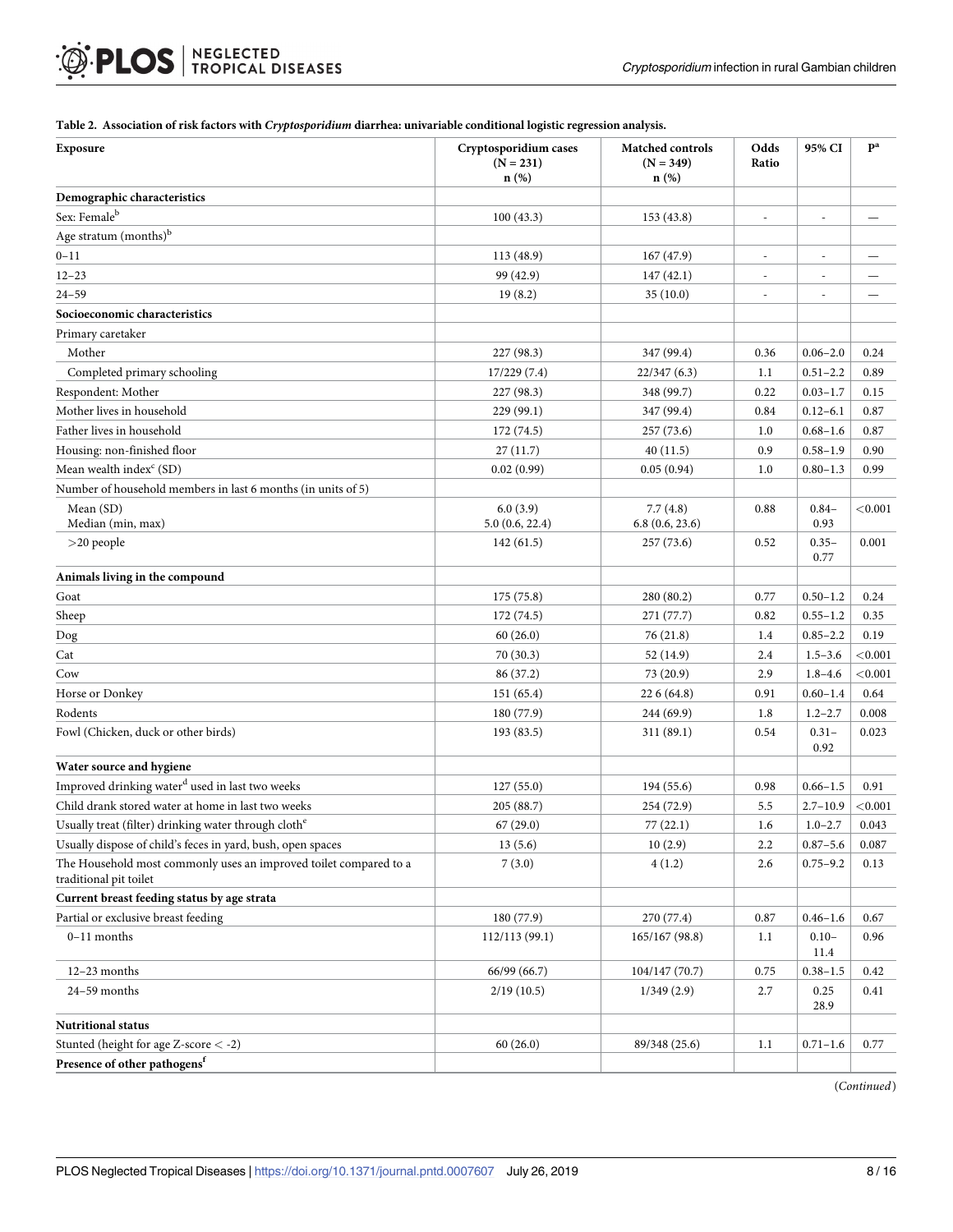#### <span id="page-8-0"></span>**Table 2.** (Continued)

| Exposure              | Cryptosporidium cases<br>$(N = 231)$<br>$n(\%)$ | <b>Matched controls</b><br>$(N = 349)$<br>n(%) | Odds<br>Ratio | 95% CI           | $\mathbf{p}^{\mathbf{a}}$ |
|-----------------------|-------------------------------------------------|------------------------------------------------|---------------|------------------|---------------------------|
| Rotavirus             | 8(3.5)                                          | 7(2.0)                                         | 2.3           | $0.66 - 8.3$     | 0.19                      |
| Norovirus GII         | 13(5.6)                                         | 20(5.7)                                        | 0.94          | $0.44 - 2.0$     | 0.87                      |
| Adenovirus 40/41      | 1(0.4)                                          | 1(0.3)                                         | 1.4           | $0.08 -$<br>23.6 | 0.81                      |
| Shigella              | 5(2.2)                                          | 3(0.9)                                         | 2.9           | $0.68 -$<br>12.6 | 0.15                      |
| ETEC-ST               | 24(10.4)                                        | 31(8.9)                                        | 1.1           | $0.60 - 2.0$     | 0.79                      |
| Giardia               | 28(12.1)                                        | 99 (28.4)                                      | 0.33          | $0.20 -$<br>0.55 | < 0.001                   |
| Entamoeba histolytica | 0(0.0)                                          | 1(0.29)                                        | ٠             | $\sim$           |                           |
| Ascaris lumbricoides  | 5/117(4.3)                                      | 9/163(5.5)                                     | 0.74          | $0.25 - 2.2$     | 0.60                      |

<sup>a</sup> From conditional logistic regression using the Firth penalized likelihood.

<sup>b</sup>Conditional logistic regression analysis was not done for age and sex, since controls were matched to cases by these variables.

SD = Standard deviation

<sup>c</sup> Wealth index was calculated by factor analysis, using electricity in the household and ownership of television, radio, phone, bike, car, boat, refrigerator and finished floor (y/n) and number of sleeping rooms in the household [[29](#page-13-0)].

<sup>d</sup>Improved drinking water: The main source of drinking water in the last 2 weeks for household members is either piped into house or yard, public tap, deep or shallow tube well, covered well or bore hole, takes *<*15 mins to collect, and is available daily.

<sup>e</sup>Compared to no usual treatment of drinking water or other methods of treatment

f Pathogens most strongly associated with moderate-to-severe diarrhea, as well as parasitic infections, are included in the list of other pathogens.

<https://doi.org/10.1371/journal.pntd.0007607.t002>

proportions of cases and controls currently being breast fed, as well as the proportions of cases and controls with stunting, were similar and not significantly different.

The proportion of *Cryptosporidium*-positive diarrhea cases co-infected with *Giardia*, the most common protozoal co-infection, was significantly lower than the proportion in their matched controls. No other co-infection evaluated was significantly associated with *Cryptosporidium*-positive diarrhea.

#### [Table](#page-9-0) 3. Association of risk factors with Cryptosporidium-positive MSD and LSD separately: Multivariable conditional logistic regression analysis.

|                                                                     | Cryptosporidium-positive MSD |               | Cryptosporidium-<br>positive LSD |               |       |
|---------------------------------------------------------------------|------------------------------|---------------|----------------------------------|---------------|-------|
| <b>Exposures</b>                                                    | OR <sup>1</sup>              | $95\%$ $CI^2$ | OR <sup>1</sup>                  | $95\%$ $CI^2$ | $P^*$ |
| Number of regular household members in last 6 weeks (in units of 5) | 0.87                         | $0.81 - 0.93$ | 0.82                             | $0.71 - 0.94$ | 0.41  |
| Animals living in the compound                                      |                              |               |                                  |               |       |
| Cow                                                                 | 2.1                          | $1.1 - 3.9$   | 16.7                             | $3.2 - 87.5$  | 0.022 |
| Cat                                                                 | 3.5                          | $1.8 - 6.8$   | 0.43                             | $0.14 - 1.3$  | 0.001 |
| Rodents                                                             | 1.5                          | $0.82 - 2.7$  | 5.4                              | $1.5 - 18.9$  | 0.069 |
| Fowl (chicken, duck or other birds)                                 | 0.38                         | $0.17 - 0.82$ | 0.19                             | $0.04 - 0.87$ | 0.43  |
| Child drank stored drinking water at home in last 2 weeks           | 4.6                          | $2.0 - 10.2$  | 2.9                              | $0.24 - 34.0$ | 0.73  |
| Mixed infection with Giardia                                        | 0.29                         | $0.14 - 0.60$ | 0.18                             | $0.05 - 0.67$ | 0.54  |

<sup>1</sup> OR: odds ratio

 $^2$  CI: confidence interval

� p-value for testing difference between ORs for MSD and LSD (i.e., for interaction with MSD/LSD indicator variable).

<https://doi.org/10.1371/journal.pntd.0007607.t003>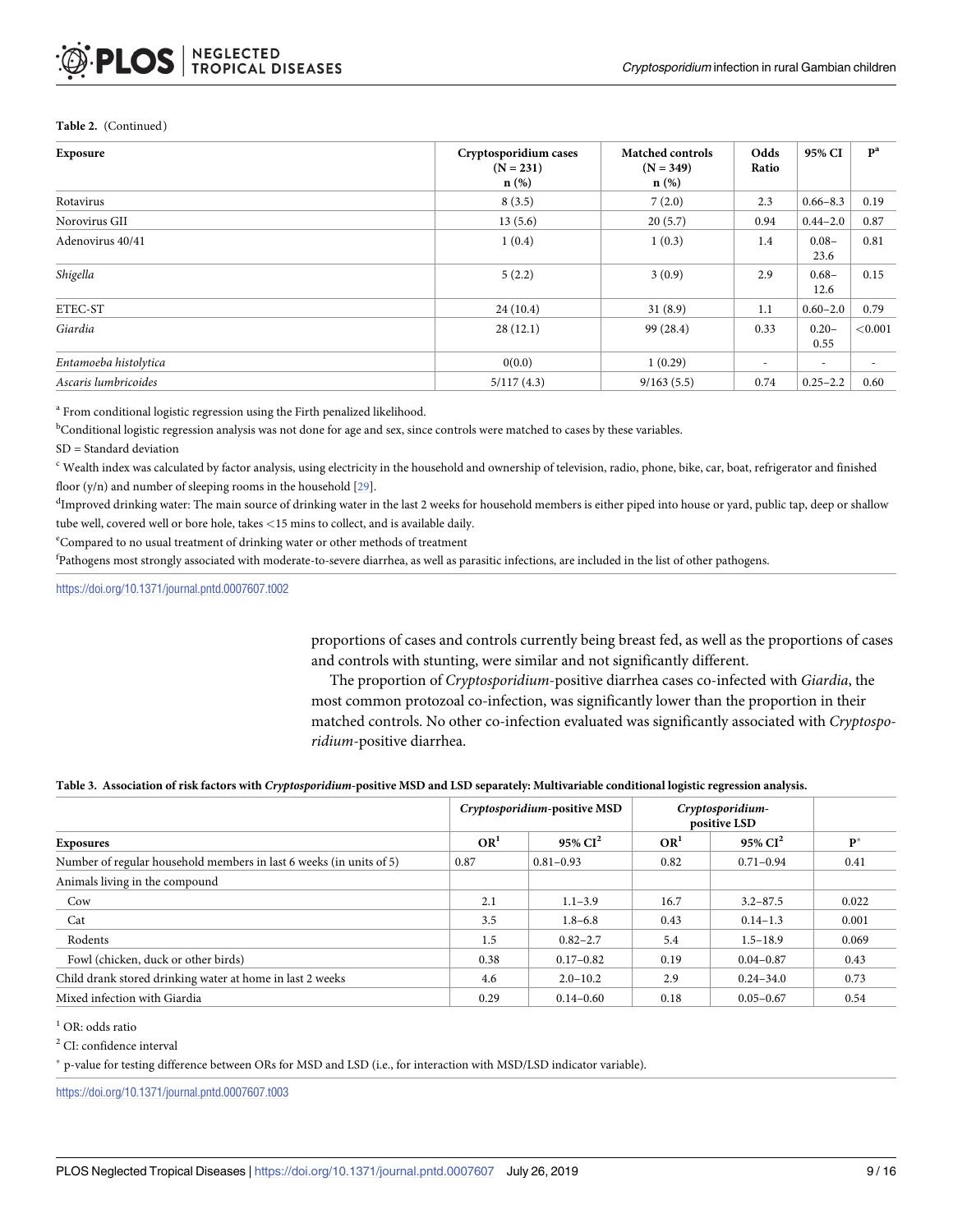<span id="page-9-0"></span>[Table](#page-8-0) 3 summarizes the results of multivariable conditional logistic regression modeling for associations with *Cryptosporidium*-positive diarrhea. Inclusion of interactions with an MSD/ LSD indicator variable allowed development of separate models for *Cryptosporidium*-positive MSD and *Cryptosporidium*-positive LSD. All factors in the table were significantly associated (95% confidence interval for odds ratio did not include 1) for either MSD, LSD, or both. There was an increased risk of *Cryptosporidium*-positive MSD and/or LSD for certain animals (cow, cat, rodents) in the household, as well as the child drinking stored drinking water at home in the last two weeks. There were significant differences ( $p < 0.05$  for interaction term) between MSD and LSD for odds ratios for a cow or cat living in the compound and a suggestion of a difference ( $p = 0.069$ ) for rodents in the compound. There was no evidence of a difference between MSD and LSD in the association with number of people living in the household (in units of 5 individuals), child consuming stored drinking water at home in the last two weeks, fowl living in the compound or mixed infection with *Giardia*.

## **Discussion**

Our findings in this comprehensive population-based epidemiological study of endemic *Cryptosporidium* infection in young Gambian children show a striking association of *Cryptosporidium*-positive diarrhea with age, with nearly all cases (86%) occurring in children 6–23 months of age. A similar trend with a lower overall prevalence of *Cryptosporidium*-positive diarrhea, was observed in a study conducted in urban Gambia during 1991–1992 [[18](#page-13-0)]. Other studies in sub-Saharan Africa have shown roughly similar prevalence but may lack the representativeness of long-term population-based studies with improved diagnostic techniques [\[21\]](#page-13-0). The low prevalence in infants 0–5 months of age may be explained by exclusive breast feeding [[31](#page-14-0)] or transfer of immunity from mother to child. The high prevalence at 6–23 months of age may be due to exposure to contaminated food and/or water in the weaning period. Stenberg *et al*. demonstrated in a sero-prevalence study in Guatemala that the prevalence of antibody to *Cryptosporidium parvum* increased at older ages compared to those aged 6–12 months [\[32\]](#page-14-0). Furthermore, a study in healthy adult volunteers showed that higher anti-*Cryptosporidium* IgG antibody levels were associated with a reduced chance of infection and illness when challenged with low *Cryptosporidium* oocyst doses [[33](#page-14-0)]. Thus, the low prevalence of *Cryptosporidium* in children 24–59 months of age may relate to the development of immunity following earlier infection. A decreased risk of infection in older children due to the development of partial immunity from earlier exposure would suggest that a vaccine may protect against *Cryptosporidium* infection.

The population HIV prevalence is low in our study area (*<*2%) [[22](#page-13-0)]. Our findings show that *Cryptosporidium* is an important infection in young children even in a population with low HIV prevalence.

*C*. *hominis* is the predominant among identified species of *C*. *hominis* and *C*. *Parvum* (82.6% vs. 13.9%) in the Gambia. This finding is consistent with results from other studies in Kenya, Malawi, Uganda, Bangladesh and India [[5](#page-12-0), [11](#page-12-0), [16](#page-13-0), [34](#page-14-0), [35](#page-14-0)]. It suggests that the primary mode of transmission in The Gambia is anthroponotic transmission, although there may also be zoonotic transmission. Either may occur through contact with contaminated drinking water [[19](#page-13-0)]. Accordingly, we found consumption of stored drinking water to be associated with increased risk of *Cryptosporidium* diarrhea.

In our study, 81% of *Cryptosporidium*-positive diarrhea cases and 79% of *Cryptosporidium*positive controls occurred during the rainy season. Earlier studies in The Gambia [\[18\]](#page-13-0), Madagascar [[36](#page-14-0)], Guinea-Bissau [\[37\]](#page-14-0), Brazil [[38,](#page-14-0) [39\]](#page-14-0) and India [[40](#page-14-0)] found associations between *Cryptosporidium* diarrhea and rainy season. The association of rainfall and *Cryptosporidium*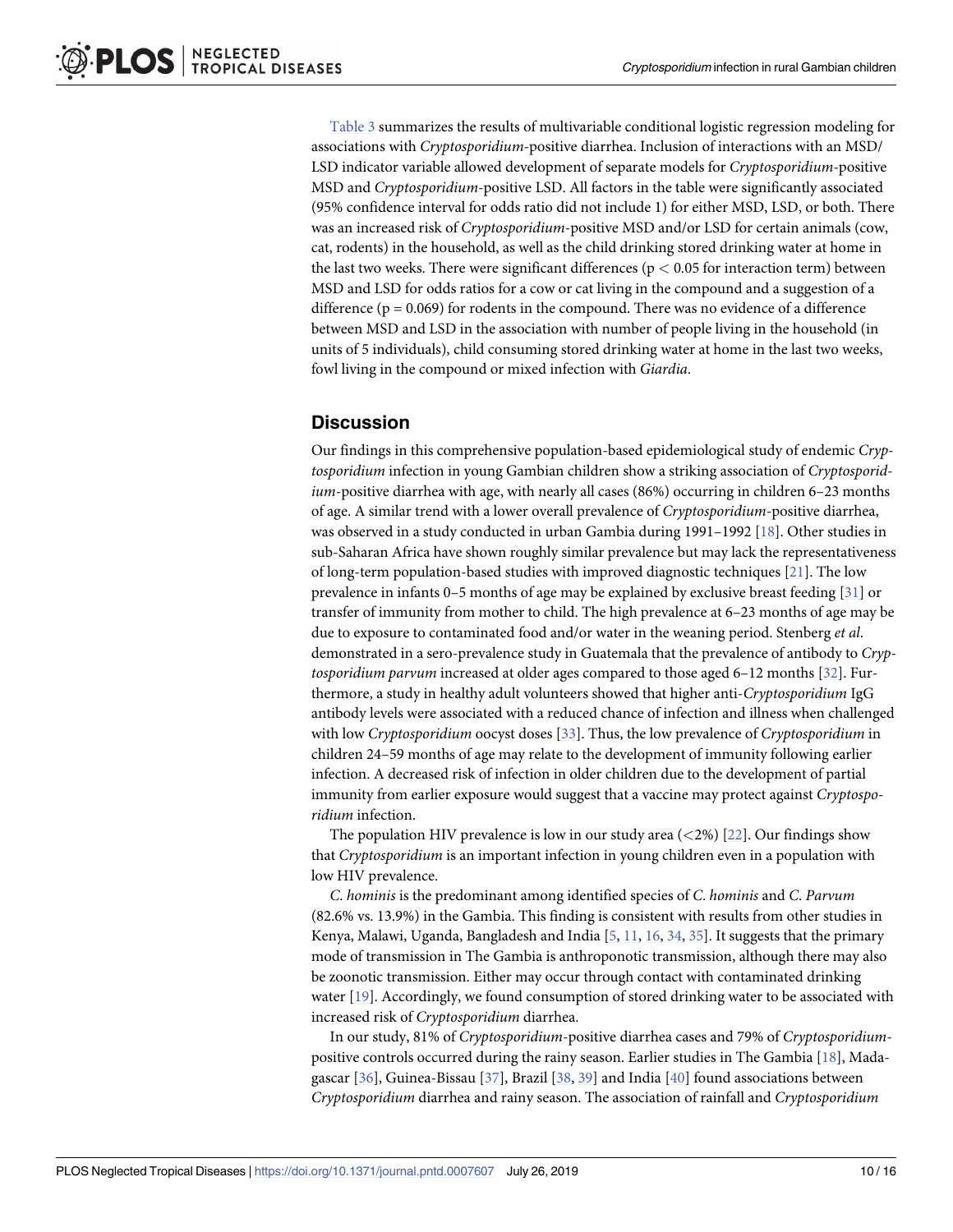<span id="page-10-0"></span>infection could be due to domestic use of surface water, contamination of unprotected wells, and poor hygiene practices. In the rainy season, surface water may be more often contaminated with human and animal feces, so that children playing in the contaminated surface or stagnant water could facilitate the transmission of *Cryptosporidium*. However, *Cryptosporidium* infection has also been observed predominantly in the dry season in Kenya and Guatemala, when drinking water is limited [[34](#page-14-0), [41](#page-14-0)].

In our study area, drinking water is usually stored in wide-mouth containers. Household members and children use their hands to dip a cup into the water storage container to obtain drinking water, which may further contaminate the water. The chance of contamination may be increased with prolonged storage and handling if the storage container is not frequently cleaned. Further exploration of storage practices, sanitation and hygiene measures for collection of water and removing water from the container, as well as further laboratory analysis of potable water from the source to storage and point of consumption may all help to establish the source of infection.

Contrary to the findings of an association of household overcrowding with increased risk of cryptosporidiosis, our study found the opposite. The reasons for this negative association are not clear. In an urban area, close proximity of houses, overcrowding, close personal contract and lack of sanitary facilities may contribute to the spread of *C*. *hominis* infection [[42](#page-14-0)]. Perhaps in a rural setting, the greater physical space available per person leads to less close contact between children in the household.

We found that the presence in the compound of domestic animals (cattle and cats) and the presence of rodents in the compound were potential risk factors for *Cryptosporidium* diarrhea. Association of *Cryptosporidium* diarrhea with the presence of animals was also found in Guinea Bissau and Guatemala [\[41,](#page-14-0) [43\]](#page-14-0). We believe that our study is the first to suggest an association between rodents living in a household and the presence of *Cryptosporidium* diarrhea. Human carriage of *Cryptosporidium muris*, a predominantly rodent pathogen, and rodents have been identified as reservoirs of *C*. *parvum* and *C*. *hominis* [\[44,](#page-14-0) [45\]](#page-14-0).

The presence of *Giardia* was inversely associated with *Cryptosporidium* diarrhea. Similarly, a longitudinal analysis in another study showed no evidence of an association between *Giardia* infection and an increased risk of diarrhea [[46](#page-15-0)]. In a systematic review, giardiasis was associated with decreased risk of acute diarrhea in children in developing countries [[47](#page-15-0)]; however, the same review found that *Giardia* infection was positively associated with persistent diarrhea and suggested that initial *Giardia* infections early in infancy may be positively associated with diarrhea. *Giardia* may secrete mucins and glycoproteins in the intestinal mucosal layer, which may protect against attachment of other pathogens including *Cryptosporidium*, and such a mechanism may protect against *Cryptosporidium*-positive diarrhea [\[48\]](#page-15-0).

A limitation of the study is that only about 68% of *Cryptosporidium*-positive diarrhea cases can be attributed to *Cryptosporidium*. Thus, some of the risk factor associations that we found could be at least partially due to factors other than the presence of *Cryptosporidium*. However, it is clear both from the present study and other studies that infants and young children in developing countries with *Cryptosporidium*-positive diarrhea are at risk of negative health consequences and that reducing the level of *Cryptosporidium* infection is an important public health concern in these countries.

## **Conclusion**

Our study establishes that *Cryptosporidium* is an important cause of childhood diarrhea in The Gambia. Data from the ongoing rotavirus vaccine impact study will help us understand the burden of *Cryptosporidium* infection in Africa after introduction of rotavirus vaccine in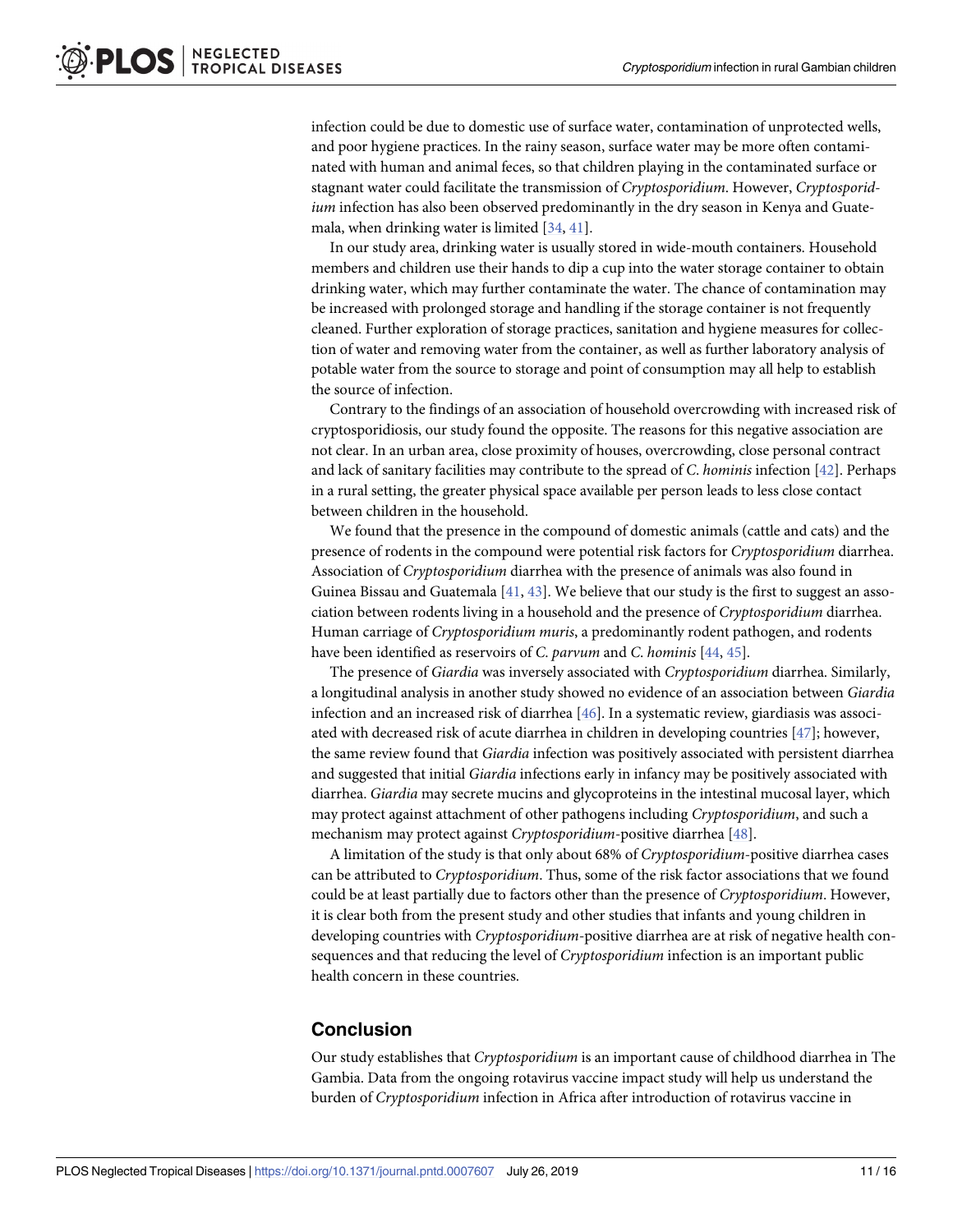routine immunization programs. The drinking stored water and animals living in the household are associated with *Cryptosporidium-*positive diarrhea. The predominance of *C*. *hominis* suggests anthroponotic transmission of *Cryptosporidium* infection. Associations of *Cryptosporidium-*positive diarrhea with drinking of stored water and animals living in the household suggest there may also be zoonotic transmission. Thus, general improved hygienic practices to store drinking water may reduce transmission of *Cryptosporidium*. The role of animals in the transmission of *Cryptosporidium*, the methods of drinking water storage, and sanitation and hygiene measures used for taking water from the water storage containers merit further study.

## **Acknowledgments**

The authors acknowledge the Regional Health Team (RHT), Basse for their continuous support and co-operation in conducting this study, and caregivers of the study children who provided their kind approval to participate in this study. We acknowledge also the hard work of the nursing staff and field workers in screening and recruiting study participants. We acknowledge the nurse field coordinators Edrissa Sabally and Sampa Sanneh, the field supervisors Bakary Jallow for quality control and co-ordinating the field and nursing team. Our special thanks and acknowledgment to Golam Sarwar, Ousman Bittaye, Manlafi, Salifou Sambou for co-ordinating subject tracing in DSS link, organizing the data and sending data to the Data Coordinating Center. We thank Pa Cheboh Saine for logistical support.

Dr. Hossain is a clinical epidemiologist and medical graduate working in the Disease Control and Elimination Theme of the Medical Research Council Unit The Gambia at the London School of Hygiene & Tropical Medicine. He worked in icddr,b, Bangladesh and led outbreak investigations. His research interests are diarrheal diseases, emerging infections and infectious diseases.

#### **Author Contributions**

- **Conceptualization:** M. Jahangir Hossain, Richard A. Adegbola, Karen L. Kotloff, Myron M. Levine.
- **Data curation:** M. Jahangir Hossain, William C. Blackwelder, Anna W. Roose, Karen L. Kotloff, Myron M. Levine.
- **Formal analysis:** M. Jahangir Hossain, William C. Blackwelder, Anna W. Roose, Karen L. Kotloff, Myron M. Levine.
- **Funding acquisition:** Myron M. Levine.
- **Investigation:** M. Jahangir Hossain, Debasish Saha, Martin Antonio, Dilruba Nasrin, Usman N. Ikumapayi, Richard A. Adegbola, Karen L. Kotloff, Myron M. Levine.
- **Methodology:** M. Jahangir Hossain, Debasish Saha, Richard A. Adegbola, Anna W. Roose, Karen L. Kotloff, Myron M. Levine.
- **Project administration:** M. Jahangir Hossain, Debasish Saha, Martin Antonio, Dilruba Nasrin, Usman N. Ikumapayi, Grant A. Mackenzie, Mitchell Adeyemi, Momodou Jasseh, Richard A. Adegbola, Anna W. Roose, Karen L. Kotloff, Myron M. Levine.
- **Resources:** M. Jahangir Hossain, Martin Antonio, Dilruba Nasrin, Usman N. Ikumapayi, Mitchell Adeyemi, Momodou Jasseh, Richard A. Adegbola, Anna W. Roose, Karen L. Kotloff, Myron M. Levine.
- **Supervision:** M. Jahangir Hossain, Martin Antonio, Usman N. Ikumapayi, Grant A. Mackenzie, Mitchell Adeyemi, Momodou Jasseh, Karen L. Kotloff, Myron M. Levine.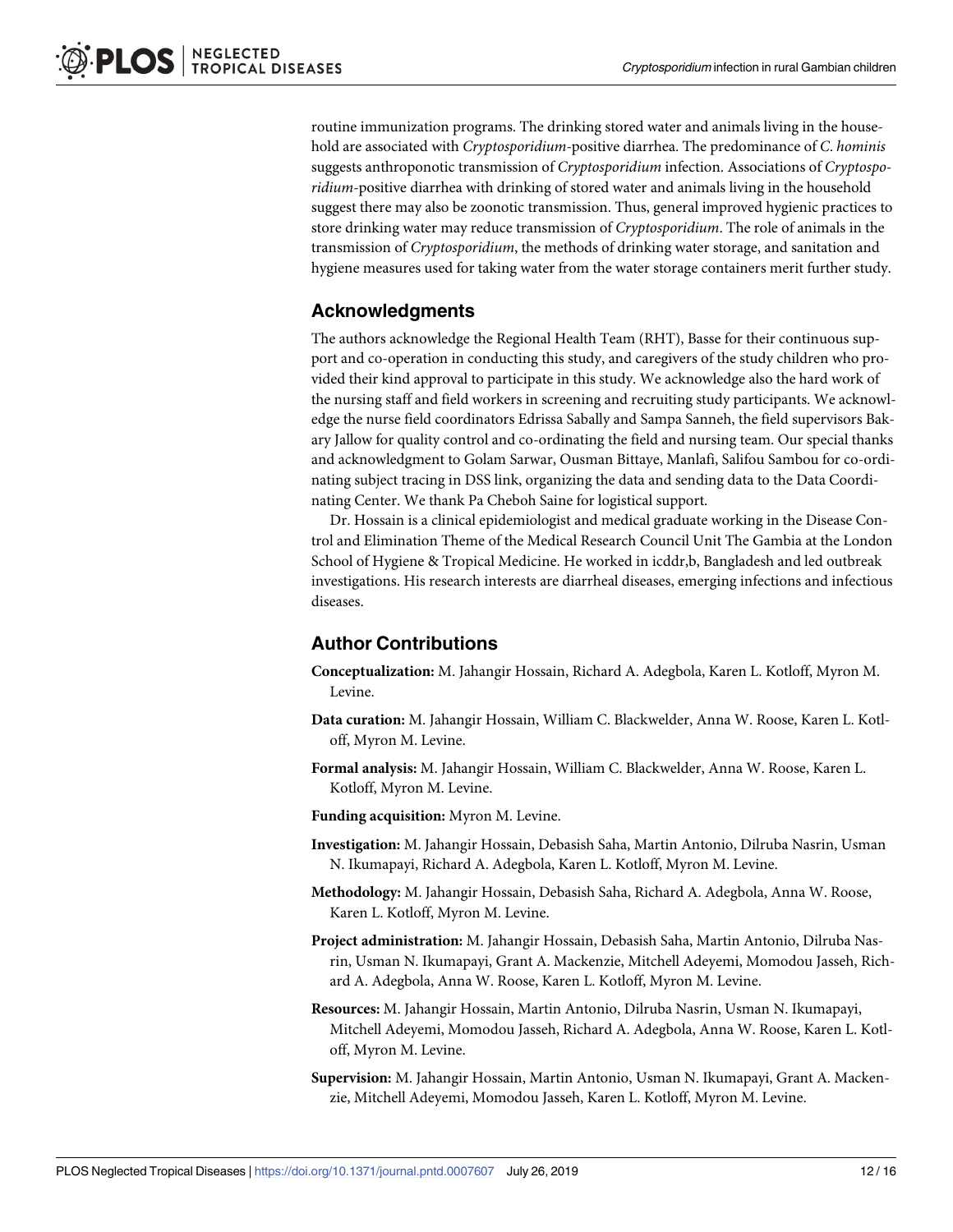- <span id="page-12-0"></span>**Validation:** M. Jahangir Hossain, Debasish Saha, William C. Blackwelder, Mitchell Adeyemi, Anna W. Roose, Karen L. Kotloff, Myron M. Levine.
- **Visualization:** M. Jahangir Hossain, Debasish Saha, William C. Blackwelder, Usman N. Ikumapayi, Mitchell Adeyemi, Anna W. Roose, Karen L. Kotloff, Myron M. Levine.
- **Writing – original draft:** M. Jahangir Hossain.
- **Writing – review & editing:** Debasish Saha, Martin Antonio, Dilruba Nasrin, William C. Blackwelder, Usman N. Ikumapayi, Grant A. Mackenzie, Mitchell Adeyemi, Momodou Jasseh, Richard A. Adegbola, Anna W. Roose, Karen L. Kotloff, Myron M. Levine.

#### **References**

- **[1](#page-1-0).** Liu L, Oza S, Hogan D, Perin J, Rudan I, Lawn JE, et al. Global, regional, and national causes of child mortality in 2000–13, with projections to inform post-2015 priorities: an updated systematic analysis. Lancet. 2015; 385(9966):430–40. [https://doi.org/10.1016/S0140-6736\(14\)61698-6](https://doi.org/10.1016/S0140-6736(14)61698-6) PMID: [25280870](http://www.ncbi.nlm.nih.gov/pubmed/25280870).
- **[2](#page-1-0).** Hunter PR, Nichols G. Epidemiology and clinical features of Cryptosporidium infection in immunocompromised patients. Clin Microbiol Rev. 2002; 15(1):145–54. Epub 2002/01/10. [https://doi.org/10.1128/](https://doi.org/10.1128/CMR.15.1.145-154.2002) [CMR.15.1.145-154.2002](https://doi.org/10.1128/CMR.15.1.145-154.2002) PMID: [11781272](http://www.ncbi.nlm.nih.gov/pubmed/11781272); PubMed Central PMCID: PMC118064.
- **3.** Shirley DA, Moonah SN, Kotloff KL. Burden of disease from cryptosporidiosis. Curr Opin Infect Dis. 2012; 25(5):555–63. Epub 2012/08/22. <https://doi.org/10.1097/QCO.0b013e328357e569> PMID: [22907279](http://www.ncbi.nlm.nih.gov/pubmed/22907279).
- **4.** Iqbal A, Lim YA, Surin J, Sim BL. High diversity of Cryptosporidium subgenotypes identified in Malaysian HIV/AIDS individuals targeting gp60 gene. PLoS One. 2012; 7(2):e31139. Epub 2012/02/22. <https://doi.org/10.1371/journal.pone.0031139> PMID: [22347442](http://www.ncbi.nlm.nih.gov/pubmed/22347442); PubMed Central PMCID: PMC3275556.
- **[5](#page-1-0).** Tumwine JK, Kekitiinwa A, Bakeera-Kitaka S, Ndeezi G, Downing R, Feng X, et al. Cryptosporidiosis and microsporidiosis in ugandan children with persistent diarrhea with and without concurrent infection with the human immunodeficiency virus. Am J Trop Med Hyg. 2005; 73(5):921–5. Epub 2005/11/12. PMID: [16282304](http://www.ncbi.nlm.nih.gov/pubmed/16282304).
- **[6](#page-1-0).** Kotloff KL, Nataro JP, Blackwelder WC, Nasrin D, Farag TH, Panchalingam S, et al. Burden and aetiology of diarrhoeal disease in infants and young children in developing countries (the Global Enteric Multicenter Study, GEMS): a prospective, case-control study. Lancet. 2013; 382(9888):209–22. Epub 2013/ 05/18. [https://doi.org/10.1016/S0140-6736\(13\)60844-2](https://doi.org/10.1016/S0140-6736(13)60844-2) PMID: [23680352.](http://www.ncbi.nlm.nih.gov/pubmed/23680352)
- **[7](#page-1-0).** Sow SO, Muhsen K, Nasrin D, Blackwelder WC, Wu Y, Farag TH, et al. The Burden of Cryptosporidium Diarrheal Disease among Children < 24 Months of Age in Moderate/High Mortality Regions of Sub-Saharan Africa and South Asia, Utilizing Data from the Global Enteric Multicenter Study (GEMS). PLoS Negl Trop Dis. 2016; 10(5):e0004729. Epub 2016/05/25. <https://doi.org/10.1371/journal.pntd.0004729> PMID: [27219054](http://www.ncbi.nlm.nih.gov/pubmed/27219054); PubMed Central PMCID: PMC4878811.
- **[8](#page-1-0).** Platts-Mills JA, Babji S, Bodhidatta L, Gratz J, Haque R, Havt A, et al. Pathogen-specific burdens of community diarrhoea in developing countries: a multisite birth cohort study (MAL-ED). The Lancet Global health. 2015; 3(9):e564–75. Epub 2015/07/24. [https://doi.org/10.1016/S2214-109X\(15\)00151-5](https://doi.org/10.1016/S2214-109X(15)00151-5) PMID: [26202075](http://www.ncbi.nlm.nih.gov/pubmed/26202075).
- **[9](#page-1-0).** Platts-Mills JA, Liu J, Rogawski ET, Kabir F, Lertsethtakarn P, Siguas M, et al. Use of quantitative molecular diagnostic methods to assess the aetiology, burden, and clinical characteristics of diarrhoea in children in low-resource settings: a reanalysis of the MAL-ED cohort study. The Lancet Global health. 2018; 6(12):e1309–e18. Epub 2018/10/06. [https://doi.org/10.1016/S2214-109X\(18\)30349-8](https://doi.org/10.1016/S2214-109X(18)30349-8) PMID: [30287127](http://www.ncbi.nlm.nih.gov/pubmed/30287127); PubMed Central PMCID: PMC6227251.
- **[10](#page-1-0).** Molbak K, Andersen M, Aaby P, Hojlyng N, Jakobsen M, Sodemann M, et al. Cryptosporidium infection in infancy as a cause of malnutrition: a community study from Guinea-Bissau, west Africa. Am J Clin Nutr. 1997; 65(1):149–52. Epub 1997/01/01. <https://doi.org/10.1093/ajcn/65.1.149> PMID: [8988927](http://www.ncbi.nlm.nih.gov/pubmed/8988927).
- **[11](#page-9-0).** Korpe PS, Haque R, Gilchrist C, Valencia C, Niu F, Lu M, et al. Natural History of Cryptosporidiosis in a Longitudinal Study of Slum-Dwelling Bangladeshi Children: Association with Severe Malnutrition. PLoS Negl Trop Dis. 2016; 10(5):e0004564. Epub 2016/05/06. <https://doi.org/10.1371/journal.pntd.0004564> PMID: [27144404](http://www.ncbi.nlm.nih.gov/pubmed/27144404); PubMed Central PMCID: PMC4856361.
- **[12](#page-1-0).** Khalil IA, Troeger C, Rao PC, Blacker BF, Brown A, Brewer TG, et al. Morbidity, mortality, and longterm consequences associated with diarrhoea from Cryptosporidium infection in children younger than 5 years: a meta-analyses study. The Lancet Global health. 2018; 6(7):e758–e68. Epub 2018/06/16.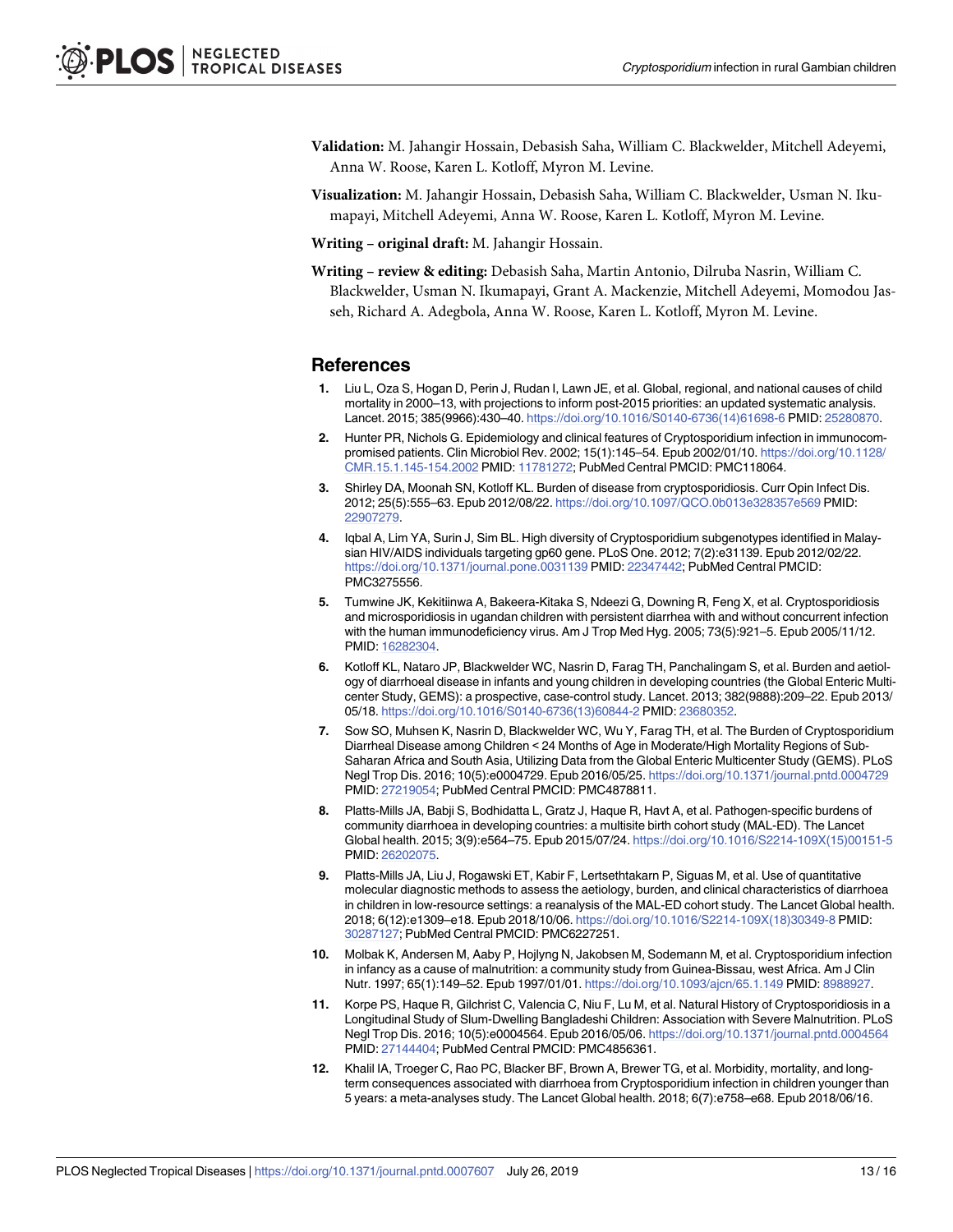[https://doi.org/10.1016/S2214-109X\(18\)30283-3](https://doi.org/10.1016/S2214-109X(18)30283-3) PMID: [29903377;](http://www.ncbi.nlm.nih.gov/pubmed/29903377) PubMed Central PMCID: PMC6005120.

- <span id="page-13-0"></span>**[13](#page-1-0).** Rogawski ET, Liu J, Platts-Mills JA, Kabir F, Lertsethtakarn P, Siguas M, et al. Use of quantitative molecular diagnostic methods to investigate the effect of enteropathogen infections on linear growth in children in low-resource settings: longitudinal analysis of results from the MAL-ED cohort study. The Lancet Global health. 2018; 6(12):e1319–e28. Epub 2018/10/06. [https://doi.org/10.1016/S2214-109X](https://doi.org/10.1016/S2214-109X(18)30351-6) [\(18\)30351-6](https://doi.org/10.1016/S2214-109X(18)30351-6) PMID: [30287125;](http://www.ncbi.nlm.nih.gov/pubmed/30287125) PubMed Central PMCID: PMC6227248.
- **[14](#page-1-0).** Guerrant DI, Moore SR, Lima AA, Patrick PD, Schorling JB, Guerrant RL. Association of early childhood diarrhea and cryptosporidiosis with impaired physical fitness and cognitive function four-seven years later in a poor urban community in northeast Brazil. Am J Trop Med Hyg. 1999; 61(5):707–13. Epub 1999/12/10. <https://doi.org/10.4269/ajtmh.1999.61.707> PMID: [10586898.](http://www.ncbi.nlm.nih.gov/pubmed/10586898)
- **[15](#page-1-0).** Wegayehu T, Adamu H, Petros B. Prevalence of Giardia duodenalis and Cryptosporidium species infections among children and cattle in North Shewa Zone, Ethiopia. BMC Infect Dis. 2013; 13:419. Epub 2013/09/10. <https://doi.org/10.1186/1471-2334-13-419> PMID: [24010794](http://www.ncbi.nlm.nih.gov/pubmed/24010794); PubMed Central PMCID: PMC3849630.
- **[16](#page-9-0).** Morse TD, Nichols RA, Grimason AM, Campbell BM, Tembo KC, Smith HV. Incidence of cryptosporidiosis species in paediatric patients in Malawi. Epidemiol Infect. 2007; 135(8):1307–15. Epub 2007/01/ 17. <https://doi.org/10.1017/S0950268806007758> PMID: [17224087](http://www.ncbi.nlm.nih.gov/pubmed/17224087); PubMed Central PMCID: PMC2870691.
- **17.** Adjei AA, Armah H, Rodrigues O, Renner L, Borketey P, Ayeh-Kumi P, et al. Cryptosporidium Spp., a frequent cause of diarrhea among children at the Korle-Bu Teaching Hospital, Accra, Ghana. Jpn J Infect Dis. 2004; 57(5):216–9. Epub 2004/10/28. PMID: [15507781.](http://www.ncbi.nlm.nih.gov/pubmed/15507781)
- **[18](#page-1-0).** Adegbola RA, Demba E, De Veer G, Todd J. Cryptosporidium infection in Gambian children less than 5 years of age. J Trop Med Hyg. 1994; 97(2):103–7. Epub 1994/04/01. PMID: [8169999](http://www.ncbi.nlm.nih.gov/pubmed/8169999).
- **[19](#page-1-0).** Korpe PS, Valencia C, Haque R, Mahfuz M, McGrath M, Houpt E, et al. Epidemiology and Risk Factors for Cryptosporidiosis in Children from Eight Low-income Sites: Results from the MAL-ED Study. Clinical infectious diseases: an official publication of the Infectious Diseases Society of America. 2018. Epub 2018/04/28. <https://doi.org/10.1093/cid/ciy355> PMID: [29701852.](http://www.ncbi.nlm.nih.gov/pubmed/29701852)
- **[20](#page-1-0).** Xiao L. Molecular epidemiology of cryptosporidiosis: an update. Exp Parasitol. 2010; 124(1):80–9. Epub 2009/04/11. <https://doi.org/10.1016/j.exppara.2009.03.018> PMID: [19358845.](http://www.ncbi.nlm.nih.gov/pubmed/19358845)
- **[21](#page-1-0).** Mor SM, Tzipori S. Cryptosporidiosis in children in Sub-Saharan Africa: a lingering challenge. Clinical infectious diseases: an official publication of the Infectious Diseases Society of America. 2008; 47 (7):915–21. Epub 2008/08/22. <https://doi.org/10.1086/591539> PMID: [18715159;](http://www.ncbi.nlm.nih.gov/pubmed/18715159) PubMed Central PMCID: PMC2724762.
- **[22](#page-2-0).** The Gambia Global AIDS Response Progress Report, 15th April 2015. National AIDS Secretariat Office of The President 15 April 2015. [http://www.unaids.org/sites/default/files/country/documents/GMB\\_](http://www.unaids.org/sites/default/files/country/documents/GMB_narrative_report_2015.pdf) [narrative\\_report\\_2015.pdf](http://www.unaids.org/sites/default/files/country/documents/GMB_narrative_report_2015.pdf) (accessed on May 1, 2017).
- **[23](#page-2-0).** World Bank, World Development Indicators, 2018 The World Bank Group. [https://databank.worldbank.](https://databank.worldbank.org/data/reports.aspx?source=2&country=GMB) [org/data/reports.aspx?source=2&country=GMB.](https://databank.worldbank.org/data/reports.aspx?source=2&country=GMB) Accessed on December 24, 2018
- **[24](#page-2-0).** Kotloff KL, Blackwelder WC, Nasrin D, Nataro JP, Farag TH, van Eijk A, et al. The Global Enteric Multicenter Study (GEMS) of diarrheal disease in infants and young children in developing countries: epidemiologic and clinical methods of the case/control study. Clinical infectious diseases: an official publication of the Infectious Diseases Society of America. 2012; 55 Suppl 4:S232–45. Epub 2012/11/ 28. <https://doi.org/10.1093/cid/cis753> PMID: [23169936](http://www.ncbi.nlm.nih.gov/pubmed/23169936); PubMed Central PMCID: PMC3502307.
- **[25](#page-2-0).** WHO. The treatment of diarrhoea. A mannual for physicians and other serior health workers. Geneva, Switzerland; 2005. <http://whqlibdoc.who.int/publications/2005/9241593180.pdf>
- **[26](#page-3-0).** Panchalingam S, Antonio M, Hossain A, Mandomando I, Ochieng B, Oundo J, et al. Diagnostic microbiologic methods in the GEMS-1 case/control study. Clinical infectious diseases: an official publication of the Infectious Diseases Society of America. 2012; 55 Suppl 4:S294–302. Epub 2012/11/28. [https://doi.](https://doi.org/10.1093/cid/cis754) [org/10.1093/cid/cis754](https://doi.org/10.1093/cid/cis754) PMID: [23169941](http://www.ncbi.nlm.nih.gov/pubmed/23169941); PubMed Central PMCID: PMC3502308.
- **[27](#page-3-0).** Liu J, Kabir F, Manneh J, Lertsethtakarn P, Begum S, Gratz J, et al. Development and assessment of molecular diagnostic tests for 15 enteropathogens causing childhood diarrhoea: a multicentre study. The Lancet Infectious diseases. 2014; 14(8):716–24. [https://doi.org/10.1016/S1473-3099\(14\)70808-4](https://doi.org/10.1016/S1473-3099(14)70808-4) PMID: [25022434](http://www.ncbi.nlm.nih.gov/pubmed/25022434).
- **[28](#page-3-0).** Team RC. R: A language and environment for statistical computing. R Foundation for Statistical Computing, Vienna, Austria. <http://www.R-project.org/>. 2014.
- **[29](#page-4-0).** Filmer D, Pritchett LH. Estimating wealth effects without expenditure data—or tears: an application to educational enrollments in states of India. Demography. 2001; 38(1):115–32. Epub 2001/03/03. [https://](https://doi.org/10.1353/dem.2001.0003) [doi.org/10.1353/dem.2001.0003](https://doi.org/10.1353/dem.2001.0003) PMID: [11227840](http://www.ncbi.nlm.nih.gov/pubmed/11227840).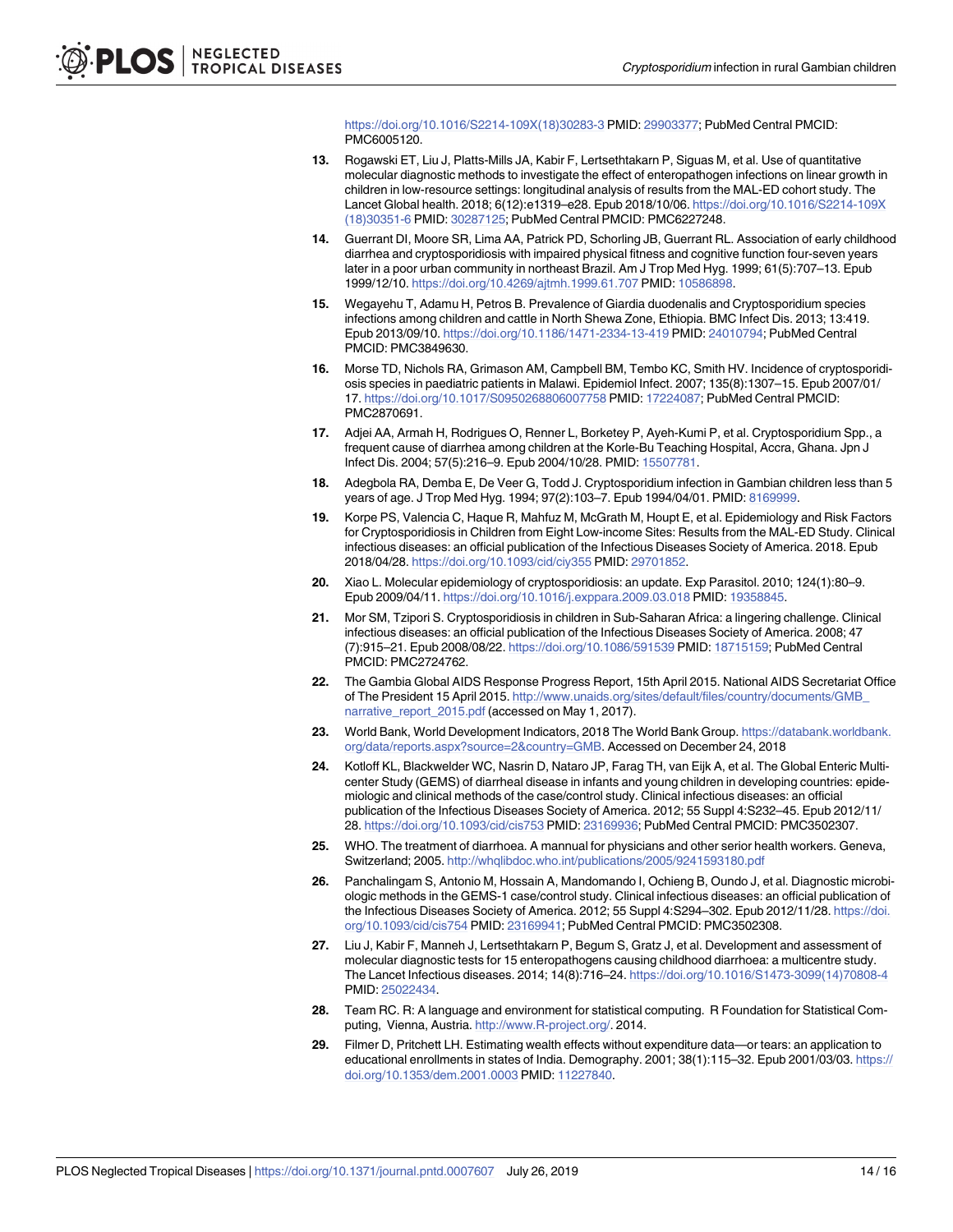- <span id="page-14-0"></span>**[30](#page-4-0).** Kotloff KL, Nasrin D, Blackwelder WC, Wu Y, Farag T, Panchalingham S, et al. The incidence, aetiology, and adverse clinical consequences of less severe diarrhoeal episodes among infants and children residing in low-income and middle-income countries: a 12-month case-control study as a follow-on to the Global Enteric Multicenter Study (GEMS). The Lancet Global health. 2019; 7(5):e568–e84. Epub 2019/04/20. [https://doi.org/10.1016/S2214-109X\(19\)30076-2](https://doi.org/10.1016/S2214-109X(19)30076-2) PMID: [31000128](http://www.ncbi.nlm.nih.gov/pubmed/31000128); PubMed Central PMCID: PMC6484777.
- **[31](#page-9-0).** Korpe PS, Liu Y, Siddique A, Kabir M, Ralston K, Ma JZ, et al. Breast milk parasite-specific antibodies and protection from amebiasis and cryptosporidiosis in Bangladeshi infants: a prospective cohort study. Clinical infectious diseases: an official publication of the Infectious Diseases Society of America. 2013; 56(7):988–92. <https://doi.org/10.1093/cid/cis1044> PMID: [23243179](http://www.ncbi.nlm.nih.gov/pubmed/23243179); PubMed Central PMCID: PMC3588117.
- **[32](#page-9-0).** Steinberg EB, Mendoza CE, Glass R, Arana B, Lopez MB, Mejia M, et al. Prevalence of infection with waterborne pathogens: a seroepidemiologic study in children 6–36 months old in San Juan Sacatepequez, Guatemala. Am J Trop Med Hyg. 2004; 70(1):83–8. Epub 2004/02/20. PMID: [14971703.](http://www.ncbi.nlm.nih.gov/pubmed/14971703)
- **[33](#page-9-0).** Chappell CL, Okhuysen PC, Sterling CR, Wang C, Jakubowski W, Dupont HL. Infectivity of Cryptosporidium parvum in healthy adults with pre-existing anti-C. parvum serum immunoglobulin G. Am J Trop Med Hyg. 1999; 60(1):157–64. Epub 1999/02/13. <https://doi.org/10.4269/ajtmh.1999.60.157> PMID: [9988341](http://www.ncbi.nlm.nih.gov/pubmed/9988341).
- **[34](#page-9-0).** Gatei W, Wamae CN, Mbae C, Waruru A, Mulinge E, Waithera T, et al. Cryptosporidiosis: prevalence, genotype analysis, and symptoms associated with infections in children in Kenya. Am J Trop Med Hyg. 2006; 75(1):78–82. Epub 2006/07/14. PMID: [16837712](http://www.ncbi.nlm.nih.gov/pubmed/16837712).
- **[35](#page-9-0).** Kattula D, Jeyavelu N, Prabhakaran AD, Premkumar PS, Velusamy V, Venugopal S, et al. Natural History of Cryptosporidiosis in a Birth Cohort in Southern India. Clinical infectious diseases: an official publication of the Infectious Diseases Society of America. 2017; 64(3):347–54. Epub 2016/12/26. [https://doi.](https://doi.org/10.1093/cid/ciw730) [org/10.1093/cid/ciw730](https://doi.org/10.1093/cid/ciw730) PMID: [28013266;](http://www.ncbi.nlm.nih.gov/pubmed/28013266) PubMed Central PMCID: PMC5241779.
- **[36](#page-9-0).** Areeshi M, Dove W, Papaventsis D, Gatei W, Combe P, Grosjean P, et al. Cryptosporidium species causing acute diarrhoea in children in Antananarivo, Madagascar. Ann Trop Med Parasitol. 2008; 102 (4):309–15. Epub 2008/05/31. <https://doi.org/10.1179/136485908X278793> PMID: [18510811](http://www.ncbi.nlm.nih.gov/pubmed/18510811).
- **[37](#page-9-0).** Perch M, Sodemann M, Jakobsen MS, Valentiner-Branth P, Steinsland H, Fischer TK, et al. Seven years' experience with Cryptosporidium parvum in Guinea-Bissau, West Africa. Ann Trop Paediatr. 2001; 21(4):313–8. Epub 2001/12/06. PMID: [11732149](http://www.ncbi.nlm.nih.gov/pubmed/11732149).
- **[38](#page-9-0).** Pereira MD, Atwill ER, Barbosa AP, Silva SA, Garcia-Zapata MT. Intra-familial and extra-familial risk factors associated with Cryptosporidium parvum infection among children hospitalized for diarrhea in Goiania, Goias, Brazil. Am J Trop Med Hyg. 2002; 66(6):787–93. Epub 2002/09/13. [https://doi.org/10.](https://doi.org/10.4269/ajtmh.2002.66.787) [4269/ajtmh.2002.66.787](https://doi.org/10.4269/ajtmh.2002.66.787) PMID: [12224593.](http://www.ncbi.nlm.nih.gov/pubmed/12224593)
- **[39](#page-9-0).** Newman RD, Sears CL, Moore SR, Nataro JP, Wuhib T, Agnew DA, et al. Longitudinal study of Cryptosporidium infection in children in northeastern Brazil. J Infect Dis. 1999; 180(1):167–75. [https://doi.org/](https://doi.org/10.1086/314820) [10.1086/314820](https://doi.org/10.1086/314820) PMID: [10353875.](http://www.ncbi.nlm.nih.gov/pubmed/10353875)
- **[40](#page-9-0).** Das P, Roy SS, MitraDhar K, Dutta P, Bhattacharya MK, Sen A, et al. Molecular characterization of Cryptosporidium spp. from children in Kolkata, India. J Clin Microbiol. 2006; 44(11):4246–9. Epub 2006/ 09/15. <https://doi.org/10.1128/JCM.00091-06> PMID: [16971647;](http://www.ncbi.nlm.nih.gov/pubmed/16971647) PubMed Central PMCID: PMC1698361.
- **[41](#page-10-0).** Cruz JR, Cano F, Caceres P, Chew F, Pareja G. Infection and diarrhea caused by Cryptosporidium sp. among Guatemalan infants. Journal of clinical microbiology. 1988; 26(1):88–91. PMID: [3343318](http://www.ncbi.nlm.nih.gov/pubmed/3343318); PubMed Central PMCID: PMC266196.
- **[42](#page-10-0).** Lake IR, Harrison FC, Chalmers RM, Bentham G, Nichols G, Hunter PR, et al. Case-control study of environmental and social factors influencing cryptosporidiosis. European journal of epidemiology. 2007; 22(11):805–11. <https://doi.org/10.1007/s10654-007-9179-1> PMID: [17891460;](http://www.ncbi.nlm.nih.gov/pubmed/17891460) PubMed Central PMCID: PMC2071968.
- **[43](#page-10-0).** Molbak K, Aaby P, Hojlyng N, da Silva AP. Risk factors for Cryptosporidium diarrhea in early childhood: a case-control study from Guinea-Bissau, West Africa. American journal of epidemiology. 1994; 139 (7):734–40. <https://doi.org/10.1093/oxfordjournals.aje.a117064> PMID: [8166134.](http://www.ncbi.nlm.nih.gov/pubmed/8166134)
- **[44](#page-10-0).** Palmer CJ, Xiao L, Terashima A, Guerra H, Gotuzzo E, Saldias G, et al. Cryptosporidium muris, a rodent pathogen, recovered from a human in Peru. Emerg Infect Dis. 2003; 9(9):1174–6. Epub 2003/ 10/02. <https://doi.org/10.3201/eid0909.030047> PMID: [14519260](http://www.ncbi.nlm.nih.gov/pubmed/14519260); PubMed Central PMCID: PMC3016761.
- **[45](#page-10-0).** Danisova O, Valencakova A, Stanko M, Luptakova L, Hatalova E, Canady A. Rodents as a reservoir of infection caused by multiple zoonotic species/genotypes of C. parvum, C. hominis, C. suis, C. scrofarum, and the first evidence of C. muskrat genotypes I and II of rodents in Europe. Acta tropica. 2017; 172:29–35. <https://doi.org/10.1016/j.actatropica.2017.04.013> PMID: [28433573.](http://www.ncbi.nlm.nih.gov/pubmed/28433573)